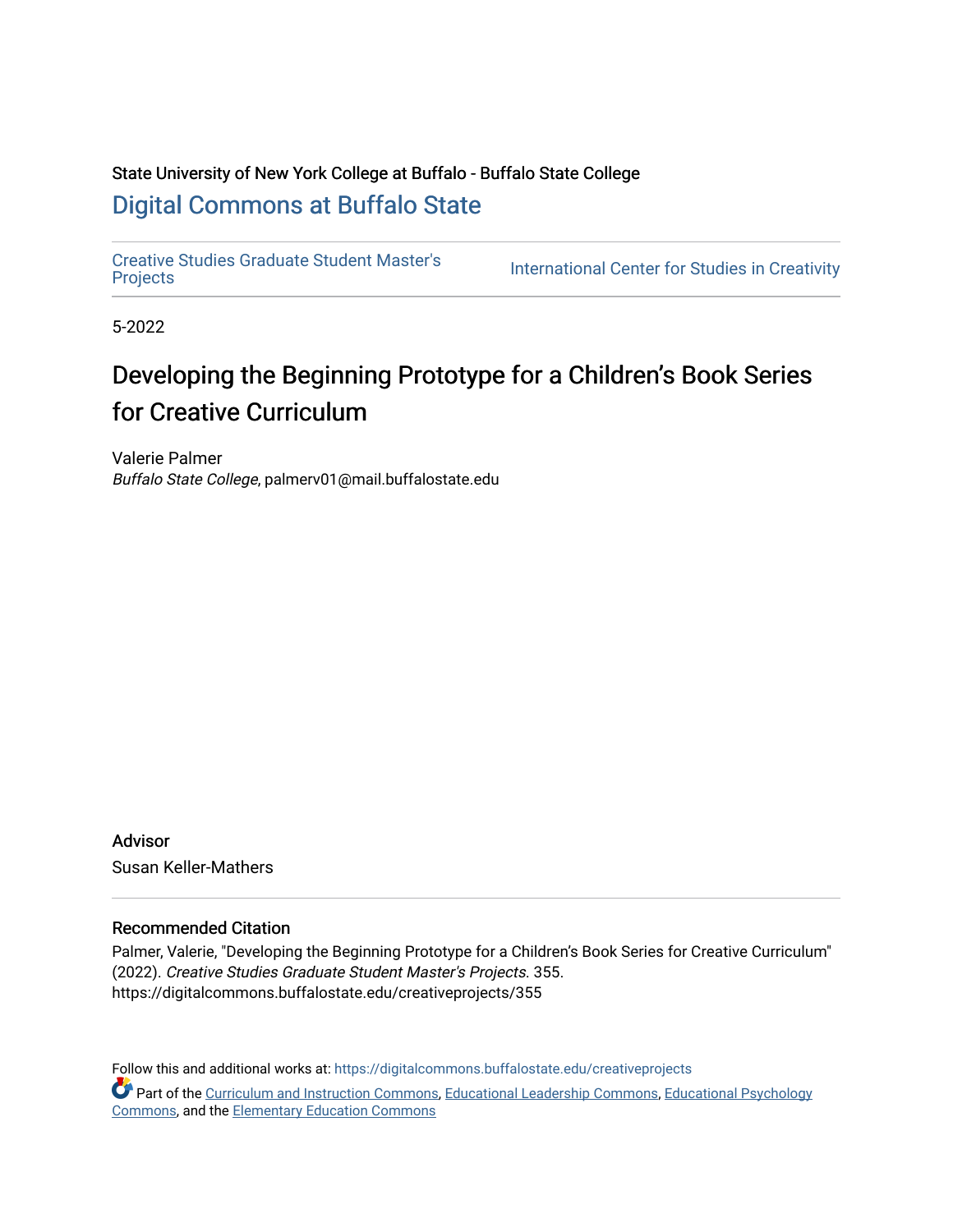# Developing the Beginning Prototype for a Children's Book Series for Creative Curriculum by

Valerie E. Palmer

An Abstract of a Project in Creativity and Change Leadership

Submitted in Partial Fulfillment of the Requirements for the Degree of

Master of Science

May 2022

Buffalo State State University of New York Department of Creativity and Change Leadership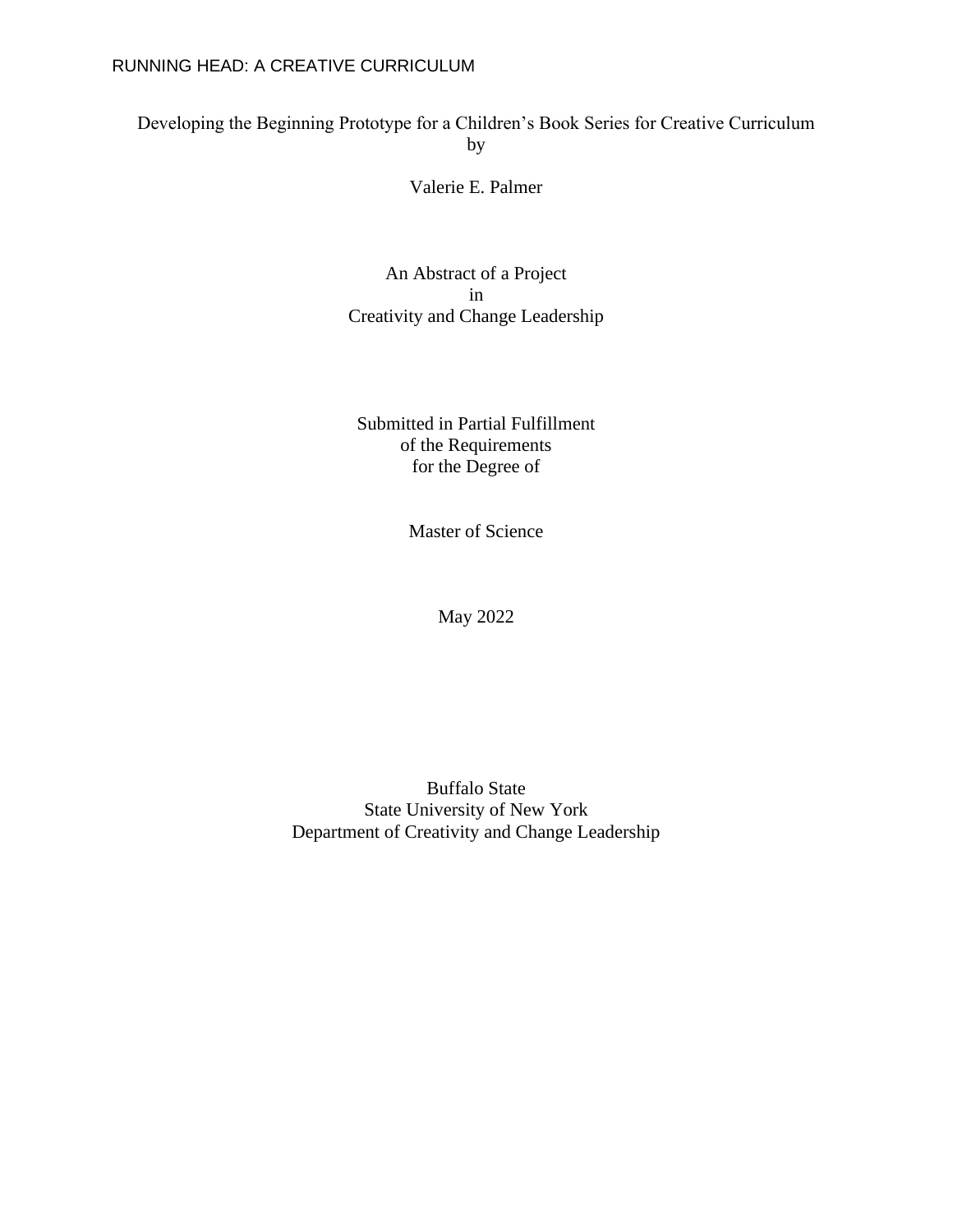### ABSTRACT OF PROJECT

Developing the Beginning Prototype for a Children's Book Series for Creative Curriculum Creativity is increasing in popularity and demand in our 21st Century world. It is among the top five most desirable traits that employers are seeking in employees. Some educational institutions abroad have adapted a creative curriculum and have seen much success in student achievement and performance. Yet in America's educational institutions are not with this new era of creativity. When in actual fact the majority of American schools reject and counter this concept of creativity in the classroom. There are exceptions to this statement for example Charter Schools and Montessori schools have a better reputation for incorporating innovation and creativity in their curriculum. Which is why for this project I am aiming to close this gap through developing a creative children's book series that aligns with a creative curriculum for schools to purchase and implement into their existing programs. With the expectation that this project will yield the first prototype for the first book in the series.

Valerie Palmer

Valerie E. Palmer \_\_5/19/22\_\_ Date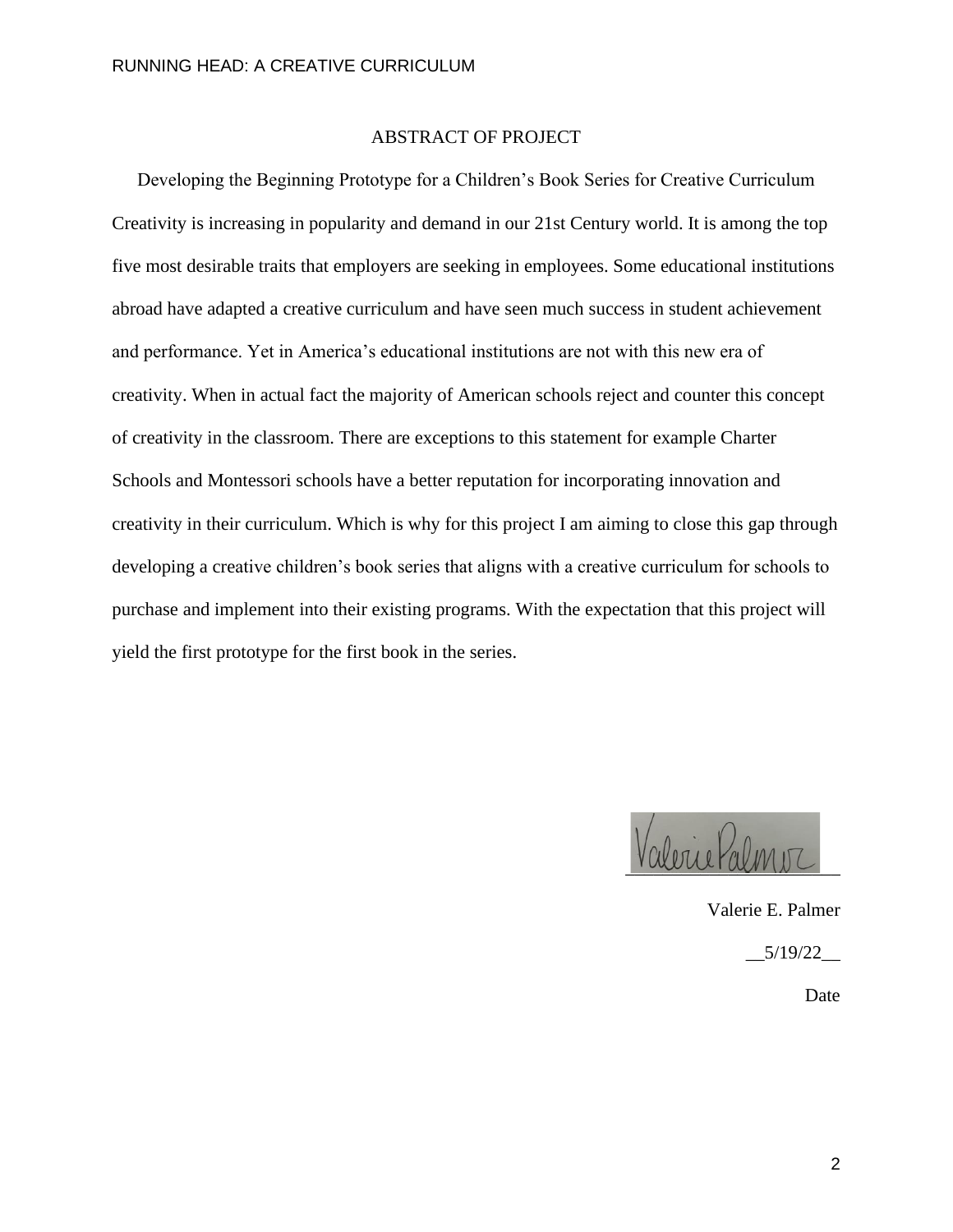### Buffalo State State University of New York Department of Creativity and Change Leadership

Developing the Beginning Prototype for a Children's Book Series for Creative Curriculum

A project in Creativity and Change Leadership by

Valerie E. Palmer

Submitted in Partial Fulfillment of the Requirements for the Degree of

> Master of Science May 2022

Dates of Approval:

vaces or Approvai: Jon Michael H

Jon Michael Fox

Jasan Keller-Mathers

Susan Keller-Mathers

\_\_5/19/22\_\_ \_\_\_\_\_\_\_\_\_\_\_\_\_\_\_\_\_\_\_\_\_\_\_\_\_\_\_

Valerie E. Palmer

Student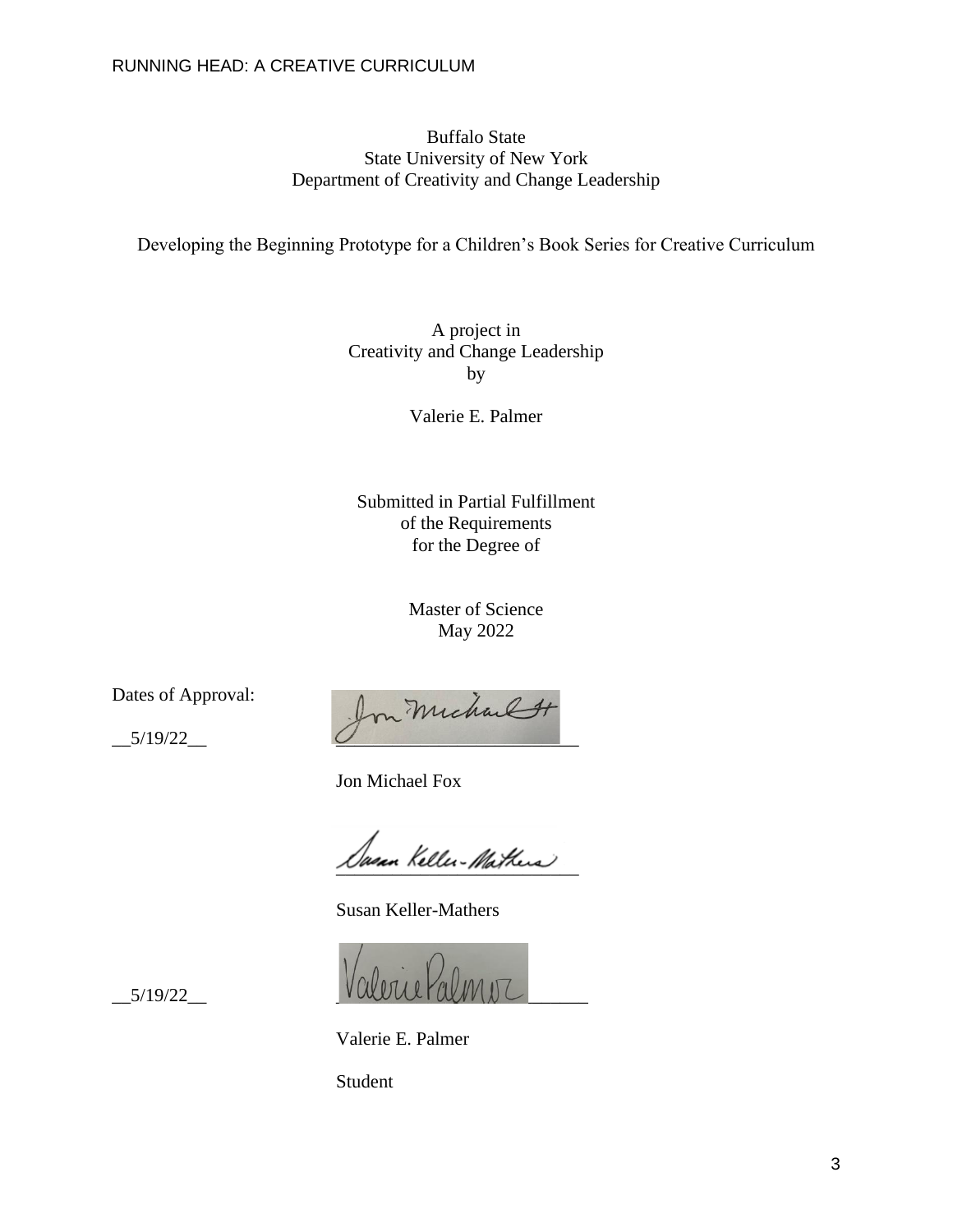### **Copyright Notice**

Copyright © 2015 by [Valerie E. Palmer], All rights reserved. The works of authorship contained in this paper, including but not limited to all text and images, are owned, except as otherwise expressly stated, by [Valerie E. Palmer], and may not be copied, reproduced, transmitted, displayed, distributed, rented, sublicensed, altered, stored for subsequent use, or otherwise used in whole or in part in any manner without the prior written consent of [Valerie E. Palmer], except to the extent that such use constitutes "fair use" under the Copyright Act of 1976 (17 U.S.C. §107), with an attached copy of this page containing the Copyright Notice. The principle of fair use specifies that a teacher may fairly copy 10 percent of a prose work, up to 1,000 words.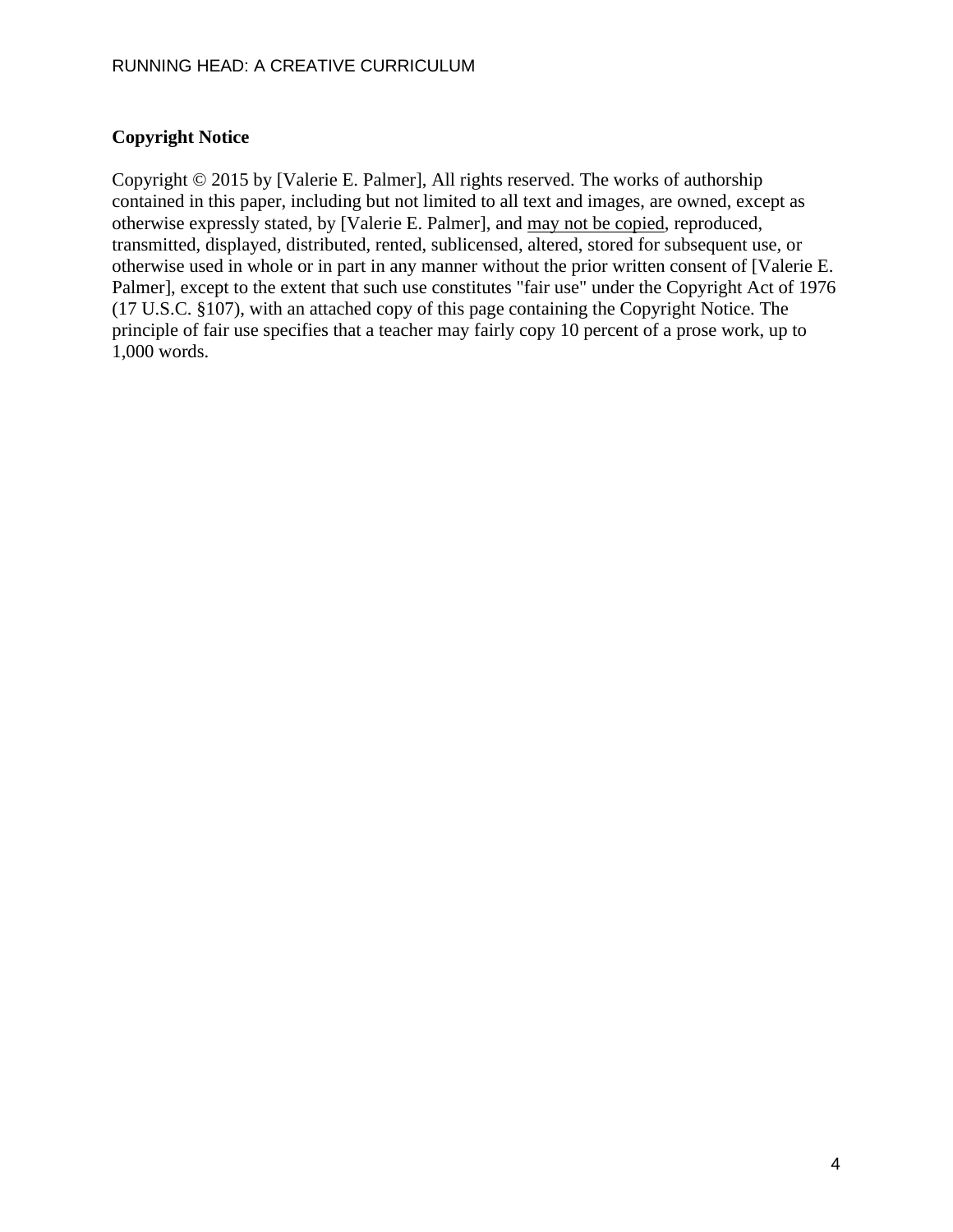# **Table of Contents**

| <b>Abstract Title Page</b>             |    |
|----------------------------------------|----|
| Abstract of the Project                |    |
| <b>Signatory Page</b>                  | 3  |
| Copyright Notice                       | 4  |
| Table of Contents                      | 5  |
| List of Tables and Figures             | 6  |
| Section One: Background to the Project |    |
| Section Two: Pertinent Literature      | 8  |
| Section Three: The Plan                | 13 |
| <b>Section Four: Outcomes</b>          | 16 |
| <b>Section Five: Summary</b>           | 20 |
| Section Six: Key Learnings             | 22 |
| Section Seven: Conclusion              | 23 |
| References                             | 24 |
| Appendices                             | 26 |
| Digital Commons Online Permission      | 30 |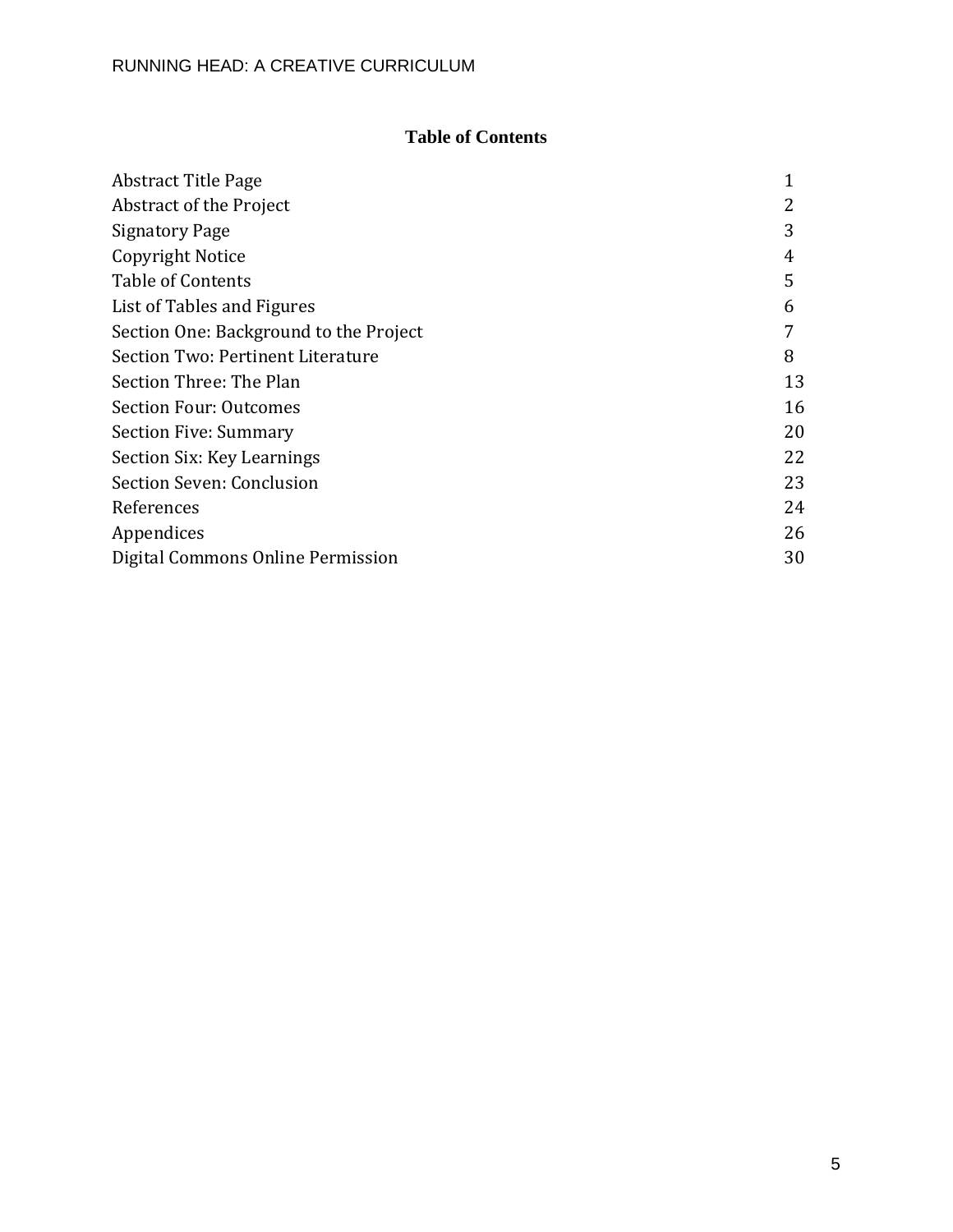# **List of Tables and Figures**

| Table A: Project Timeline                                             | 15 |
|-----------------------------------------------------------------------|----|
| Table B: Future Books & Descriptions                                  | 21 |
| Figure 1: Mind Map                                                    | 14 |
| Figure 2: Prototype of <i>Class We Have A Problem: Never Too Many</i> | 16 |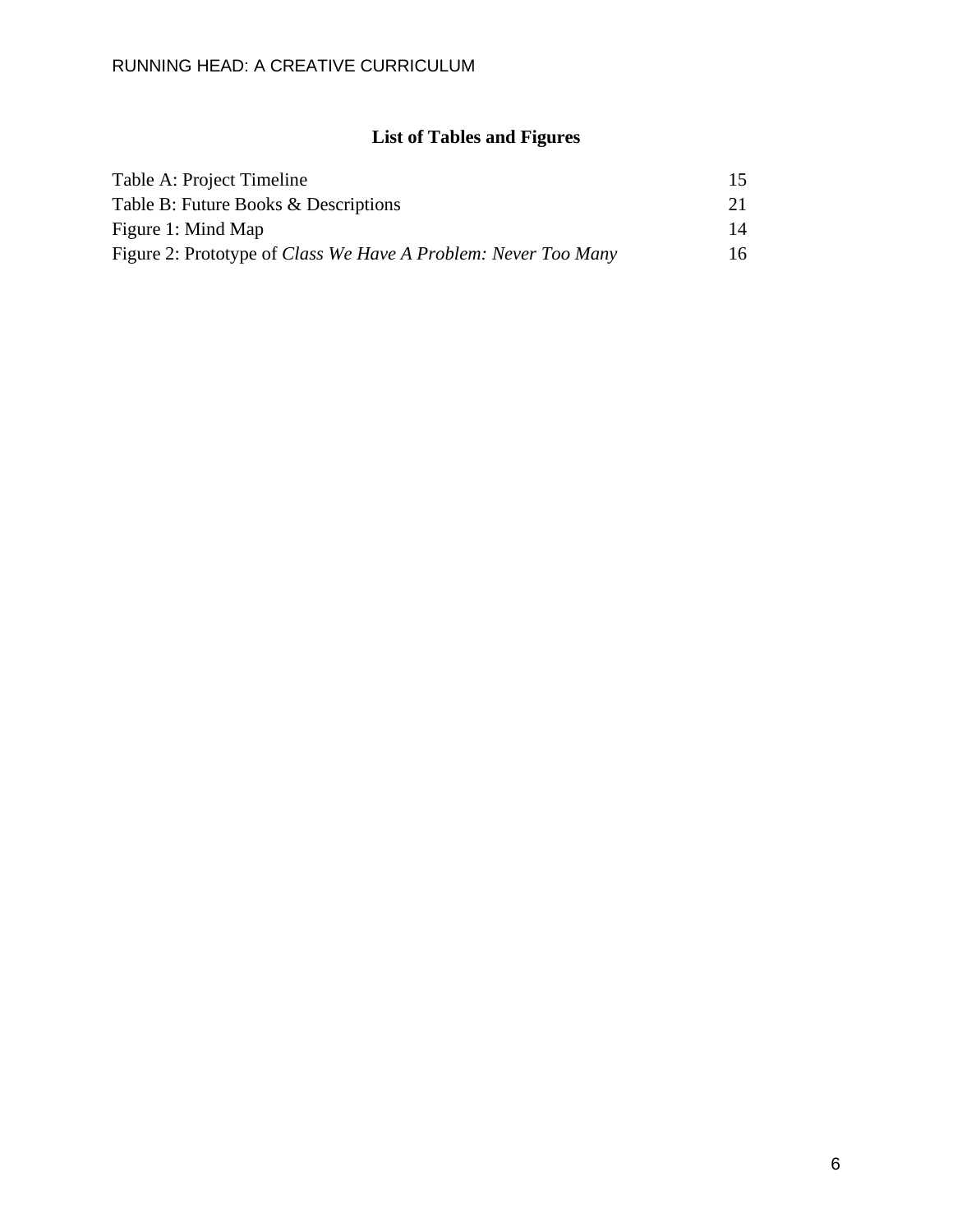#### **SECTION ONE: BACKGROUND TO THE PROJECT**

#### **Purpose and Description of Project**

In today's 21st century world, creativity is increasing in popularity and demand. It is among the top five most desirable traits that employers are seeking in employees. Historically, schools' main function is to produce young adults that are ready to enter the workforce. To further this concept, we have also seen historically the demands of the workplace to influence our schooling system. This can be seen clearly during the Industrial Revolution where schools were designed to create graduates that were ready to enter a factory workforce. However, that was two centuries ago and times have changed, but our schools haven't, leaving us behind today. This causes several questions to appear in my head; why haven't schools adapted to our 21st century demand? Why is it that schools in America are not educating their students' creativity? Perhaps more pertinent is how we can redefine our educational institution in America to encompass and encourage creativity regularly across content?

It is due to these questions that I have begun searching for answers back in summer of 2021. Through my work at SUNY Buffalo State, I have examined the history of creative children's literature, and how other educational systems nationally have successfully integrated creativity into their curriculum previously. In doing so, I have begun developing my own children's book series to stimulate and develop every child's innate curiosity and capability of creativity in schools or at home.

The goals for this project include:

● Develop the first book draft of a series called *Class We Have a Problem*, that enhances the creativity of children in the classroom or at home.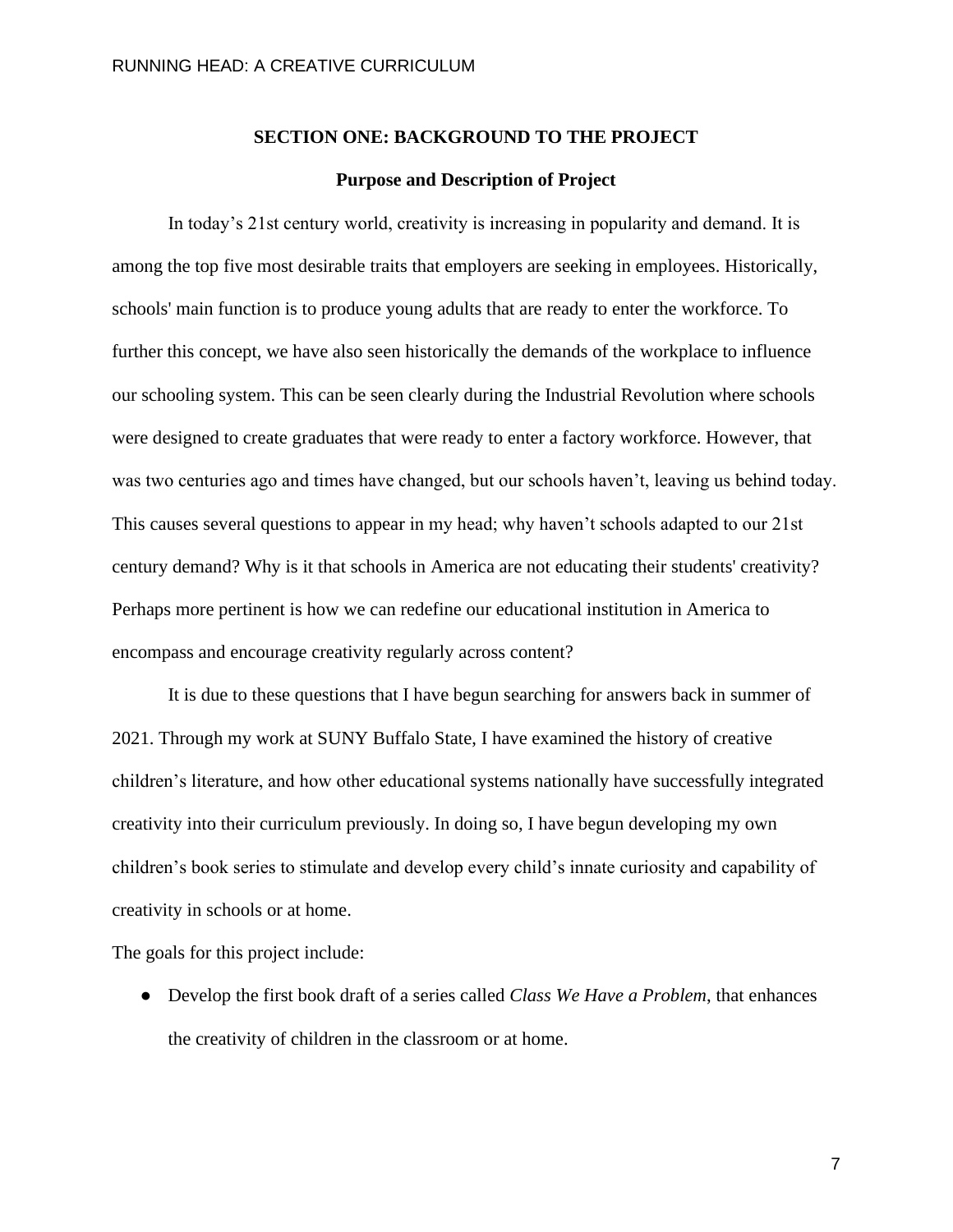- Learn about creative curriculum nationally and the specific needs and gaps in the American educational system.
- Learn about the specific needs and gaps in children's literature since the beginning of the 2000s.

### **Rationale for Selection**

As a teacher in today's 21st century I am a first-hand witness of the misfortunes that are happening in schools. I have been teaching for four years and in those years, I have taught at both charter and public schools for 1st, 2nd, 3rd, 4th, and 5th grades. Based on my time in the classroom one key aspect that I have observed is that as children get older, they lose confidence in themselves and often don't see themselves as a creative person. I want to change that. I want to show other teachers how they can develop their own student's creativity by giving them an interactive series that involves the reader in an engaging way that makes them not only excited to learn but that also takes them on a journey to rediscover their creativity. What is driving this project is my desire to eventually expand upon my series, *Class We Have a Problem,* and develop it into a K-12 curriculum available to the public. When accomplished with this longterm goal, I hope that this curriculum will not only continue to develop my own pedagogy on teaching and that of others in the profession as well. In addition, I hope it will help make integrating creativity into schools more clear, effortless, and accessible.

### **SECTION TWO: PERTINENT LITERATURE AND RESOURCES**

Since the term creativity was coined there have been individuals intrigued by the vast unknown that comes with it. Researchers, scholars, experts etc. have studied in their specific field of creativity (creativity in organizations, education, psychology etc.) for years and have made a profound imprint on what is known about creativity today. Personally, I have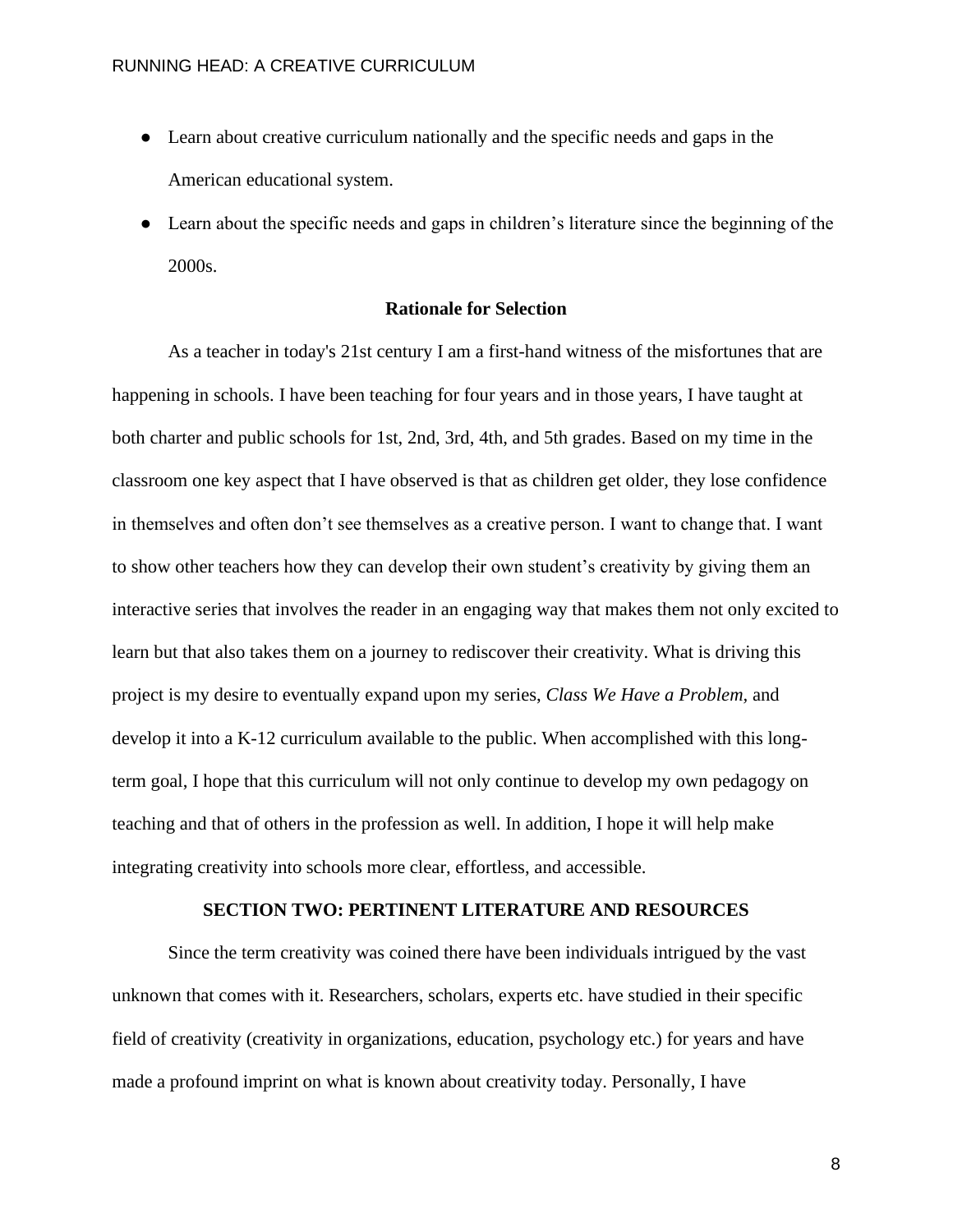encountered several key people who have not only brought knowledge into my life but have sparked a passion in me that I would have otherwise never known to exist. Before I began my journey with SUNY Buffalo State in their master's program for Creativity and Change Leadership, I had this uneasy feeling that never seemed to truly go away. This overwhelming sense that there must be something more I can get out of life and out of my career, more specifically. Soon after I began this journey, I realized I was right, and that uneasy feeling faded and was replaced with an overwhelming hope and insight to my limitless potential for my future. To this I must thank my professors Dr. Susan Keller-Mathers, Dr. John Cabra, and Dr. Gerard Puccio.

#### **Everyday Creativity**

In addition to those names mentioned above there are several well-known scholars in their field who have done peer-reviewed research on the benefits of creativity in school and beyond. The following researchers are authors that I found previously when I began my journey of developing a creative children's book series back in the summer of 2021. Creely, Henriksen, and Henderson (2020) mention that schools can be seen as breeding grounds for creativity, innovative thinking, and critical reflection. Furthering that "Schools, and educational institutions are organizations with power to allow or suppress creative embodiments, innovative thinking, and critical [self-reflection]" (p. 308). Showcasing that it is up to the schools to either nurture it or diminish student's creativity. It is urgent that we develop a curriculum for schools to use to help teachers cater to their students' creativity. They go on to indicate how their research on the 4 Cs Model of Creativity demonstrates beautifully the vast creativity reaches. The "Cs" stands for mini-c, little-c, big-c and pro-c; each capturing the essence of how creativity can be seen ranging from everyday creativity to the exceptional. They then go on to discuss why and how the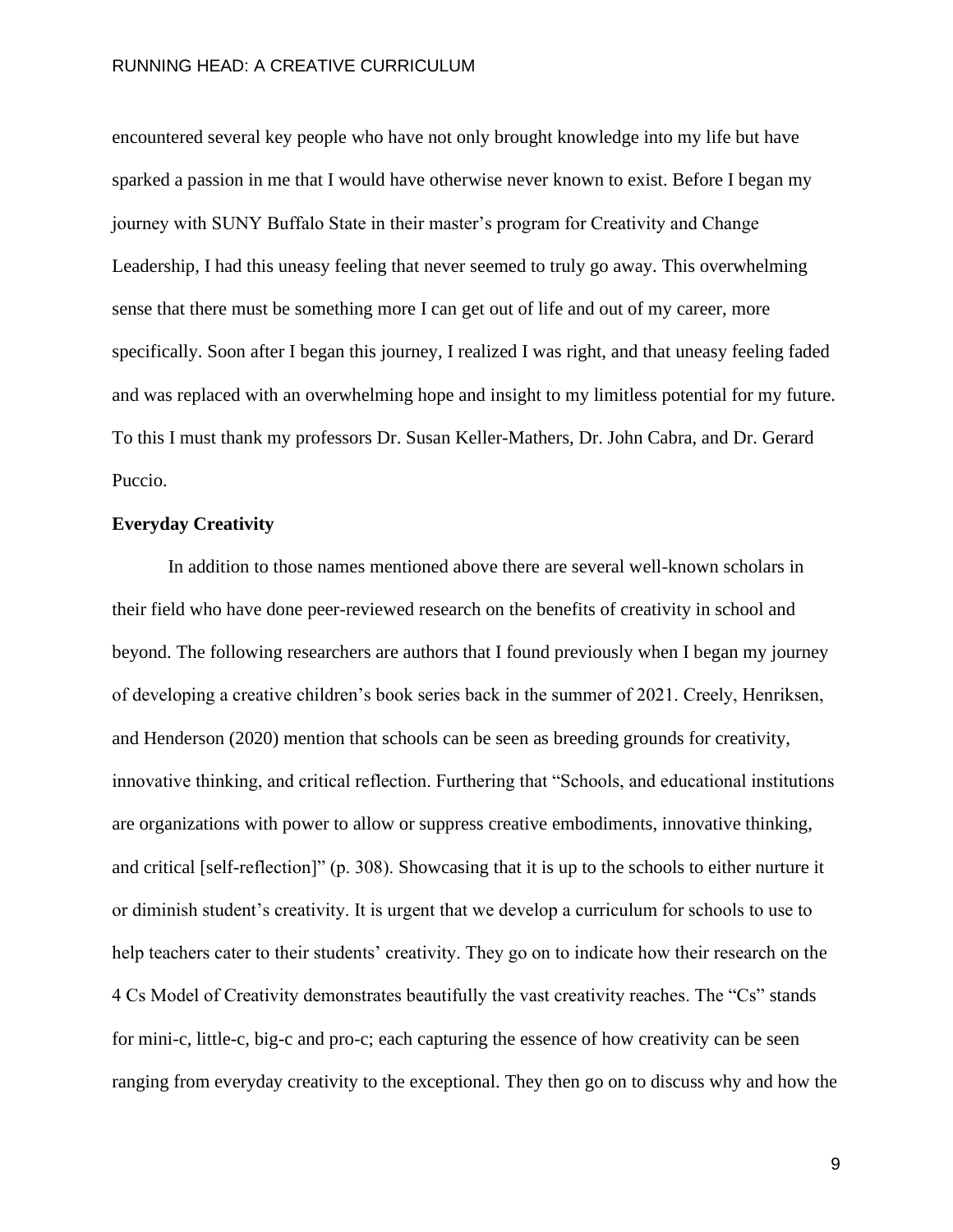4 Cs can be seen in education. With keeping the 4 Cs Model of Creativity in the minds of teachers, administrators, and parents, we can foster an environment that not only recognizes creativity in their students but also supports and nurtures it. This speaks to the impact that creativity beholds. It is not something that only some people possess sometimes. It is something that everyone possesses all the time, everywhere. Dr. James C. Kaufman and Dr. Ronald Beghetto (2009) further discusses the importance of the 4 Cs in the classroom and how learning can be seen at each level (see appendix A).

Anna Craft (2003) and Ruth Richards (2013) are just some of the many researchers who support this idea of everyday creativity, meaning that everyone has it and uses it every day in everyday scenarios. In Crafts article The Limits to Creativity in Education: Dilemmas for the Educator, she quotes Goleman's, Kaufman's, and Ray's (1992) work saying, "[they] argued that much innovation and problem solving occurs in everyday life." (p. 114). Supporting our notion that creativity can be applied to contexts of everyday life. To put it simply, everyday tasks stimulate one's creativity. Richards defines everyday creativity as, "A universal human capacity" then going on to say, "everyday creativity is about the originality of everyday life. It is less what we do than how we do it. It is about the creative process." (2013, p. 257). Using her definition of everyday creativity is key in understanding how impactful creativity is in our daily lives. It emphasizes that we should focus energy on the process we take to get to the end result, rather than solely focusing on said result. The process is how you got there while the product is the final idea, solution, or thing you decide to do. The reason why we want to focus on our process is because we want to be aware, present, open minded, and willing to take risks in what we are doing.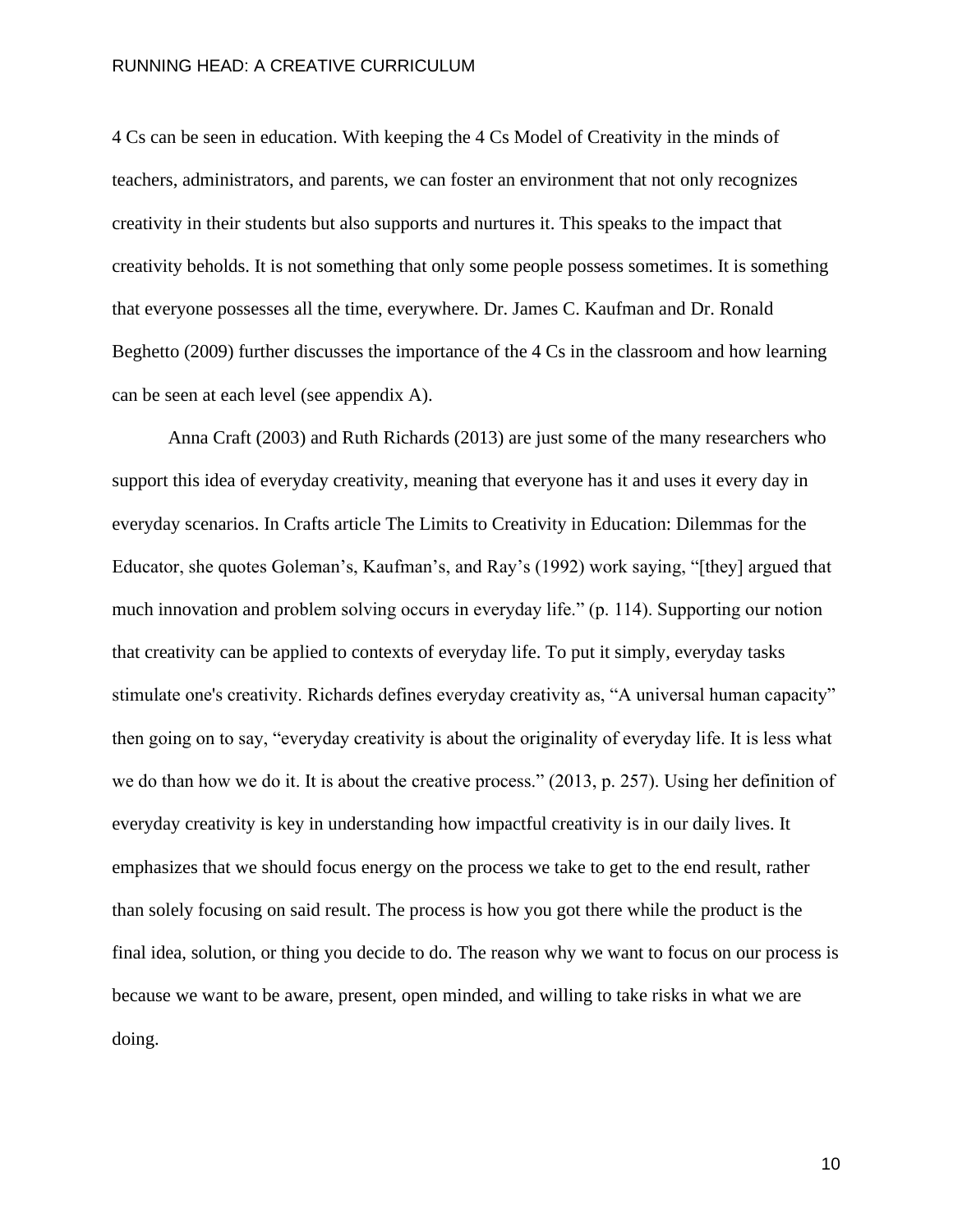#### **Creativity as A Skill**

Creativity and creative thinking takes deliberate and continuous practice in order for it to become an innate ability you possess. George Land (1992) completed a 10-year longitudinal study that researched the concept of creativity being a skill that can be taught. According to Land, the results concluded that non-creative behavior is learned. In other words, as children get older their creativity diminishes due to societal stressors and pressure. Land goes on to state that, "Creativity is a skill that can be developed and a process that can be managed." When beginning with a foundation of knowledge, learning a discipline, and mastering a way of thinking. I also believe this emphasizes first that creativity can be taught and second that the process of creative thinking is pliable. Land's research is also cited in L.A. Vint's (2006) article *3Cs: Creating a Culture of Creativity* stating that

For our students to be creative and innovative, and to become leaders in their fields, teachers must develop the best climate to stimulate innovation…We need to teach our students the creative steps to bring out new, innovative and imaginative ideas. Ideally, creative ideas that the students themselves thought they could never have previously conceived.

Furthering the idea of creativity being a teachable skill and signifying the impact and importance of practicing your creativity every day.

#### **Our 21st Century World**

Puccio & Lohiser (2020) state that according to Bloom's Revised Taxonomy of Thinking, the ability to create is the highest level of thinking one can get. They then go on to define *create* as "putting elements together to form a novel, coherent whole or make an original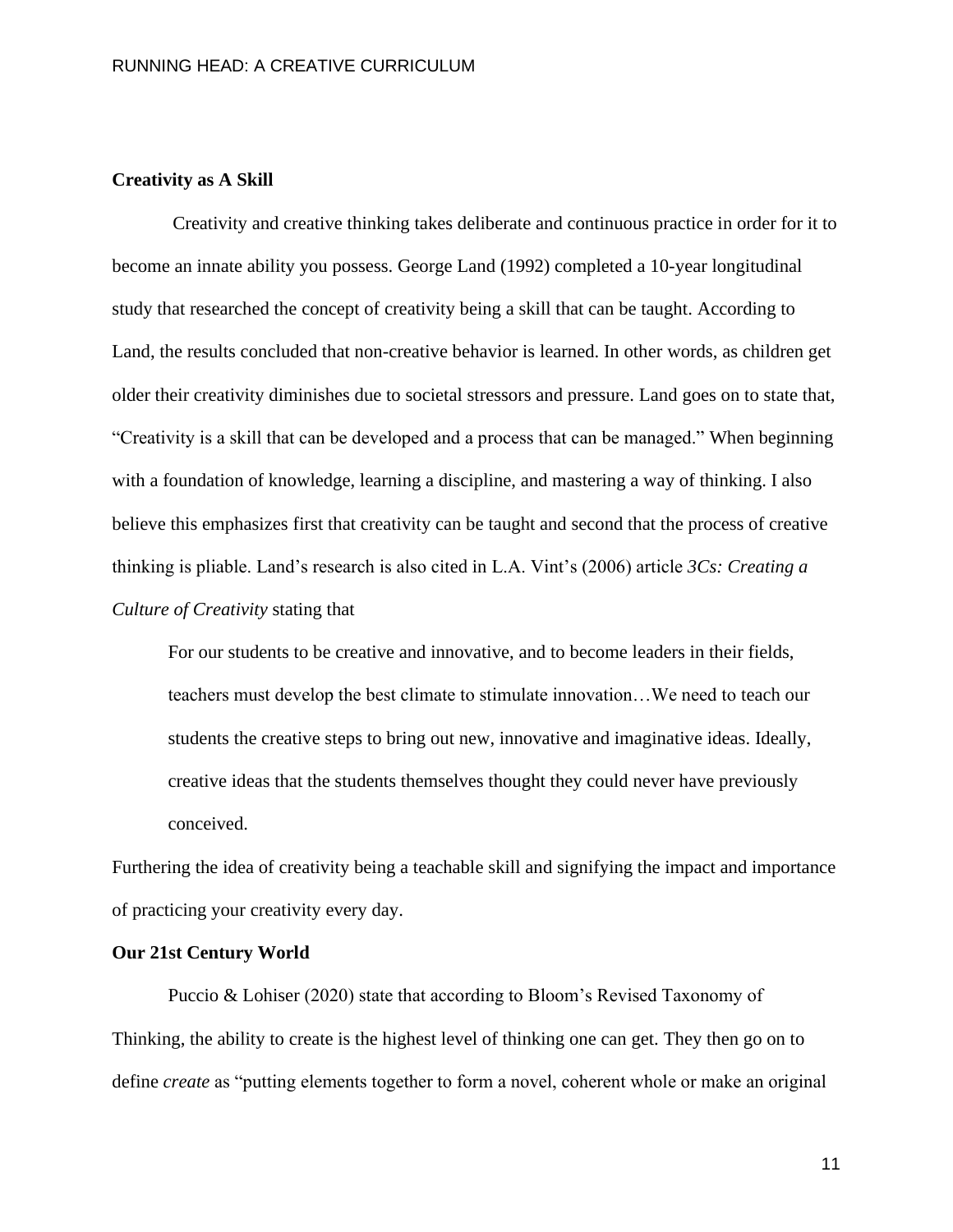product." Which can then be further broken down into three categories: producing, planning, and generating (p. 35). We can see students produce, plan, and generate across all domains. If we want students to not only be successful in schools but also beyond, then we need to recognize the impact creativity has on us long term. In the Handbook of Research on Creative Problem-Solving Skill Development in Higher Education, it speaks to how businesses and educational leaders are regularly seeking creative thinking as a 21st century skill. Going on to state that a survey of 1,320 recruiters revealed that "42% of recruiters identified Creative Problem Solving as a highly desirable skill among job applicants." Yet the top three skills recruiters said were the hardest to find in applicants were "Strategic Thinking at 47.3%, closely followed by Creative Problem Solving at 44.4% and Leadership Skills at 42.2%" (Puccio et al. 2017). These statistics are alarming for three reasons, first being that creativity can be found in each of the skills that recruiters are seeking. Second, the demand for creative thinking and problem solving is now and if our schools can't produce or keep up, society will fall further behind. Third, if these skills are in high demand, then why aren't schools offering classes to produce students that possess these skills? This again demonstrates the need for urgency for our educational system to adapt creativity into their school as a skill that needs to be developed outside of art or music class.

Ruth Richards, as mentioned previously, is also a strong advocate for creativity being an essential skill for today's world stating that, "People finally need to hear the message: Our creativity is a fundamental survival capacity. Not only does it help us stay alive, it helps us learn what we are living for. Our human creativity must be taken seriously." (Richards et al., 2011). The creative process is what allows us to harness our originality and flexibility. Which increases our willingness to take risks, improv and follow our intuitions. Our basic fundamental human ability to try this and try that, coins our creativity and is what keeps us alive.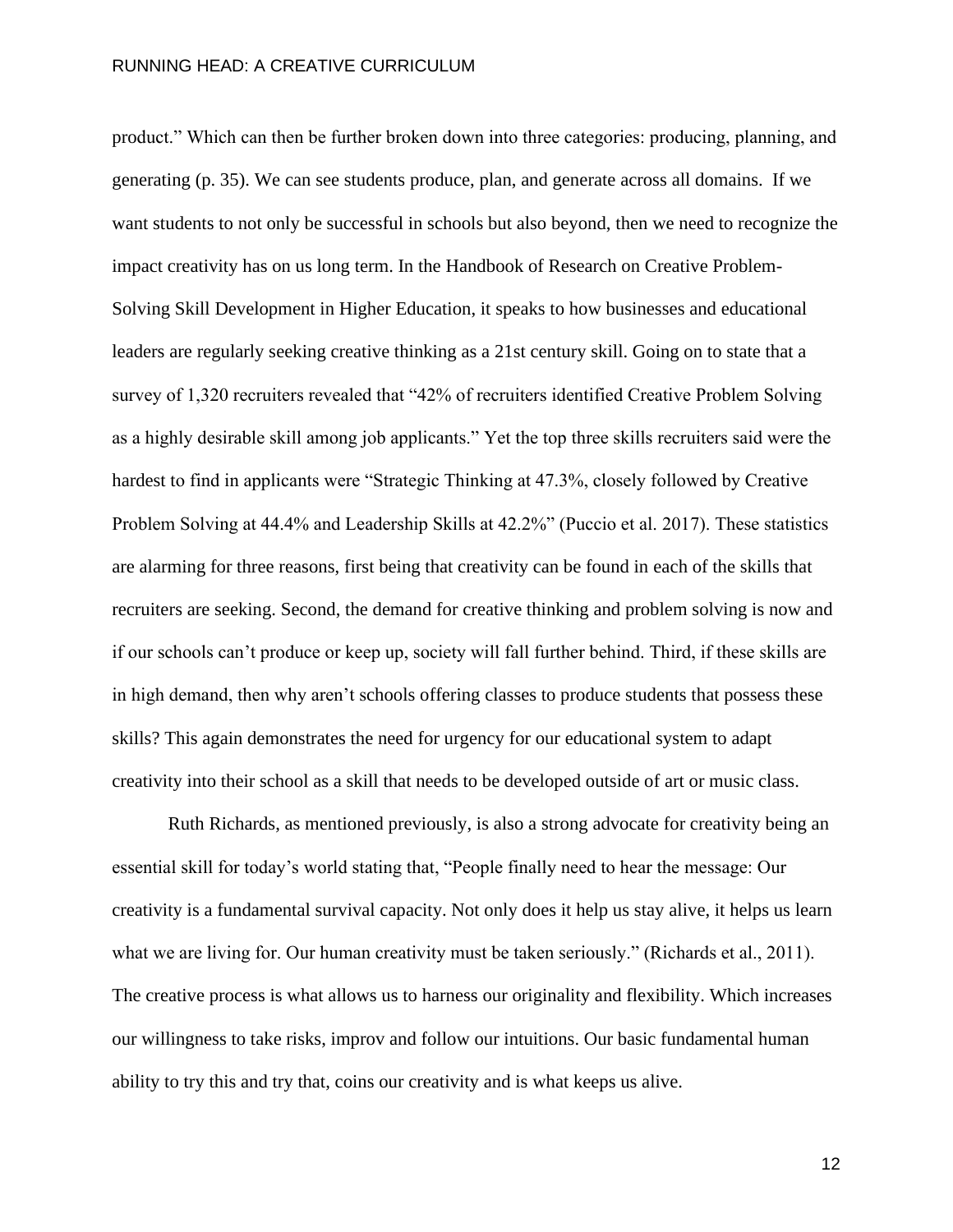Aside from scholars, there have been several books published since the 2000s that have the same goal as mine: to provide literature to promote creativity in our students. I have researched and read a selection of these books and have organized them in a timeline on when they were published and the audience for which the literature is intended for; students or teacher manuals (see appendix B for list and references). However, there is a gap in the literature, specifically pertaining to children's creative literature. Most books published since the 2000s focuses on how adults can teach or incorporate creativity in their classroom or lives; with some guidance as to how to do it. For the children's books I was able to find, they modeled thinking creatively but were not interactive and had the author doing the work for the students. In addition, I did not find a series that built off one another, deepening the readers' creativity; the closest thing I found was Kobi Tamada's *What do you do with a…* trilogy (see appendix B). Therefore, it is my desire to fill this gap by creating a children's book series that: models the CPS process in parts and whole, goes the extra step to incorporate the child in the process, and builds off one another, thus deepening the reader's creativity.

#### **SECTION THREE: THE PLAN**

#### **Plan to Achieve Your Goals and Outcomes**

Throughout this project I employed several creative learning skills and creative problemsolving skills to accomplish my goals as stated in section one. I began by creating a mind map of the possible topics that relate to creativity and that can be written about (see figure 1). I also made a timeline to help guide and pace my creative thinking (see table A). In addition, I also brainstormed and collaborated with my distinguished peers and professors amongst my institution. When I started this project, I had previously written a draft of a book as a result of an independent study course. However, when embarking on this new challenge I realized that it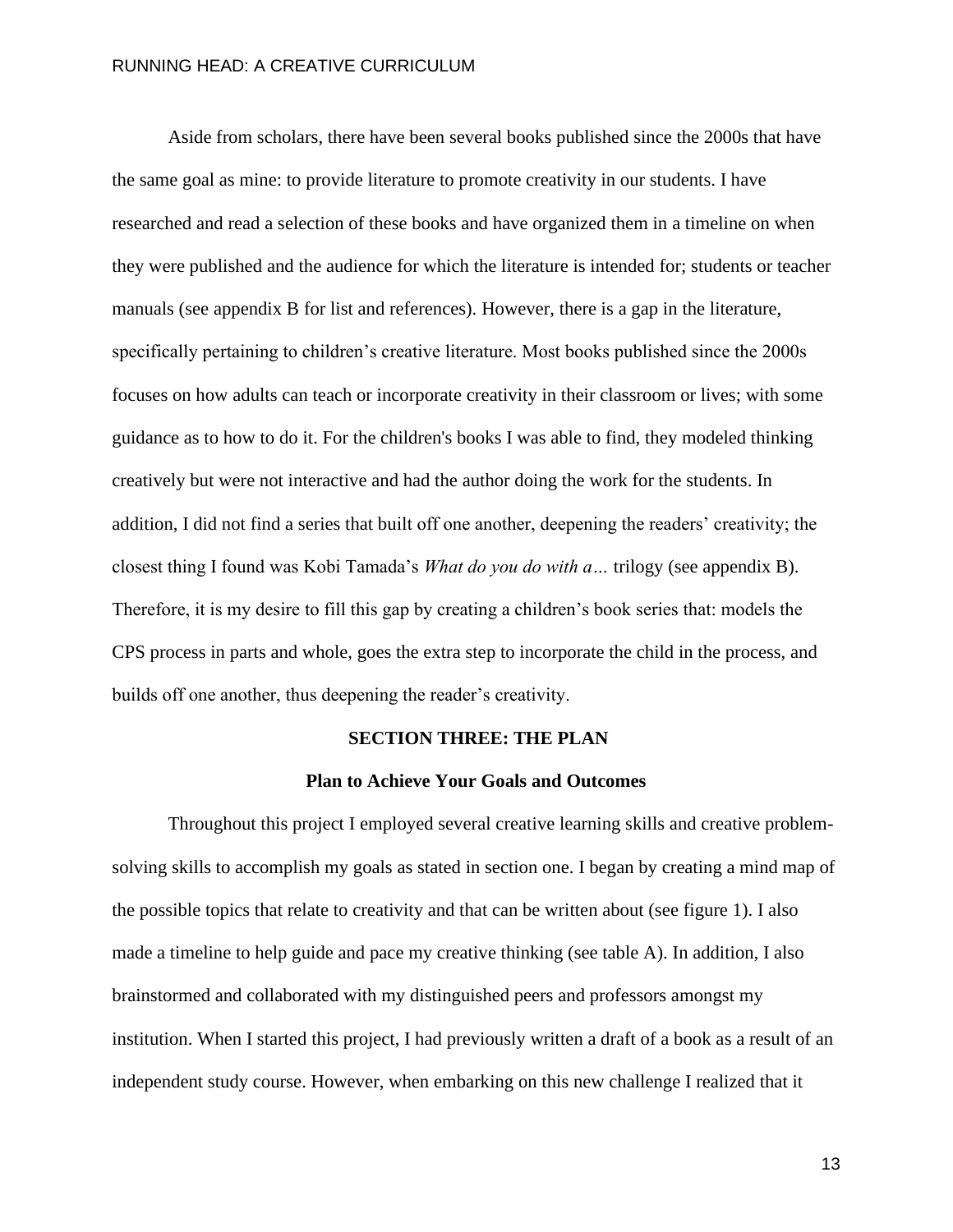wasn't what I was going for and decided to scrap it and start fresh. I do believe this "first book" was critical in my process because it allowed my nerves to settle and quiet my mind. Allowing me to see my vision and end goal more clearly than I did when I wrote it. For this project my goal is that the final outcome will be to at least one prototype of a book for my *"Class We Have A Problem"* series, with the goal of submitting to a publisher.



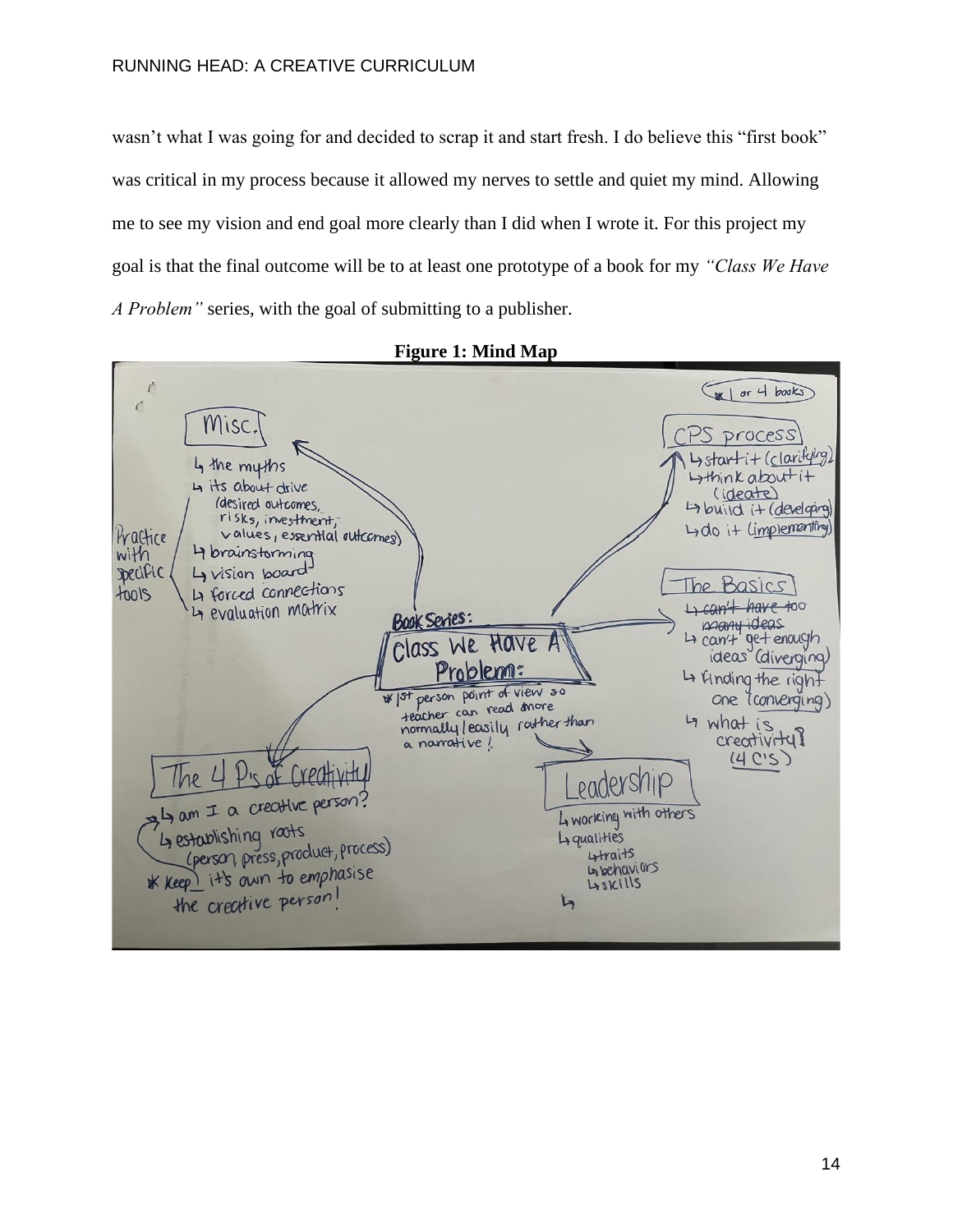| January 5th-February 20th | • Re-read original children's book $(30)$<br>min)<br>Decide on a direction for book series<br>$(1-2$ hrs)<br>Draft concept paper (2-4hrs)<br>Submit concept for review<br>Begin editing first book (2hrs)<br>Finalize 1st book draft (2-4hrs) |
|---------------------------|-----------------------------------------------------------------------------------------------------------------------------------------------------------------------------------------------------------------------------------------------|
| February 21st-April 10th  | Continue to develop and expand on<br>section $1-3$ (4-6hrs)<br>Rational<br>$\bigcirc$<br>Literature<br>$\bigcirc$<br>Project plan<br>$\bigcirc$<br>Research illustrators and publishers (1)<br>hr)                                            |
| April 11th-May 19th       | Draft sections 4-6 (6-8hrs)<br>Submit sections 4-6 for approval<br>Review entire concept paper (8-10hrs)<br>Submit entire concept paper<br>Upload to digital commons<br>Present project to class (30 mins)                                    |

### **Table A: Project Timeline**

### **Evaluating the Plan**

I knew I was on pace with my plan when I could begin to check off boxes from Table A. I knew my intended outcome was met when my professors, classmates, and family provided feedback to me on my prototype. This feedback was presented informally or formally. I used my professors and classmates' feedback to further push my project in the direction I intended to go and strengthen it where they see possible. In addition, I regulated myself and used my timeline to hold myself accountable on benchmarks and learning goals. Lastly, I knew I would have accomplished my goal when I received my Master of Science in Creative Change and Leadership from SUNY Buffalo State.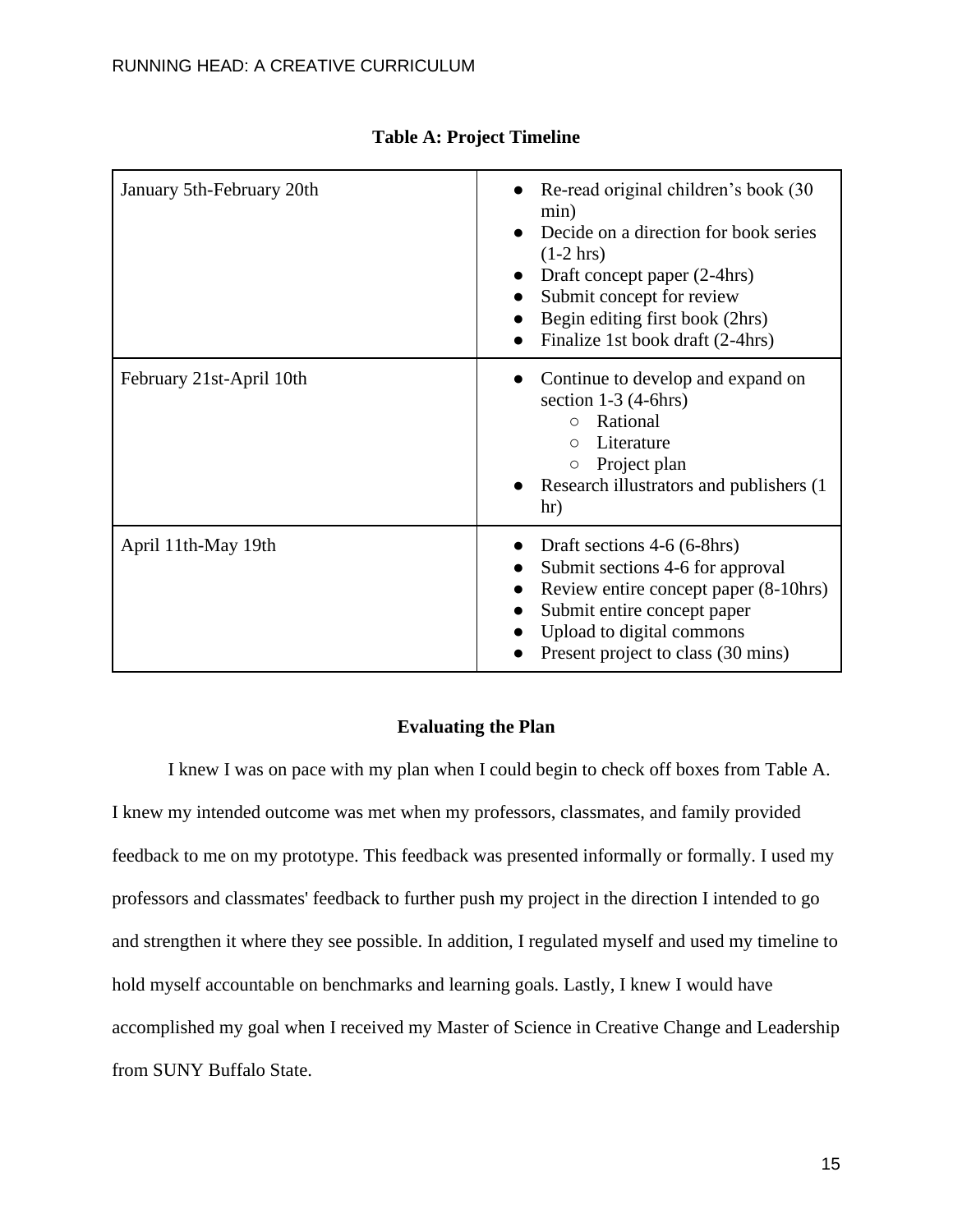#### **SECTION FOUR: OUTCOMES**

This project resulted in the first prototype of the first book in my children's series "Class We Have A Problem". The title of this book was *Never Too Many,* and it focuses on planting and nurturing divergent thinking skills. The book is written in a first-person narrative, so that the teacher can more easily facilitate their class discussions. Introducing the concepts of divergent thinking in a playful way for children to get their feet wet without fear of being judged. Woven into the narrative are the guidelines associated with divergent thinking, being explained in age appropriate language in addition to the attested, pre-existing guidelines. Children will explore and practice their divergent thinking skills through related, yet random activities that lead up to them honing in on their skills in the final task of the book. The prototype is inserted below as Figure 2.



**Figure 2: Prototype of** *Class We Have A Problem: Never Too Many*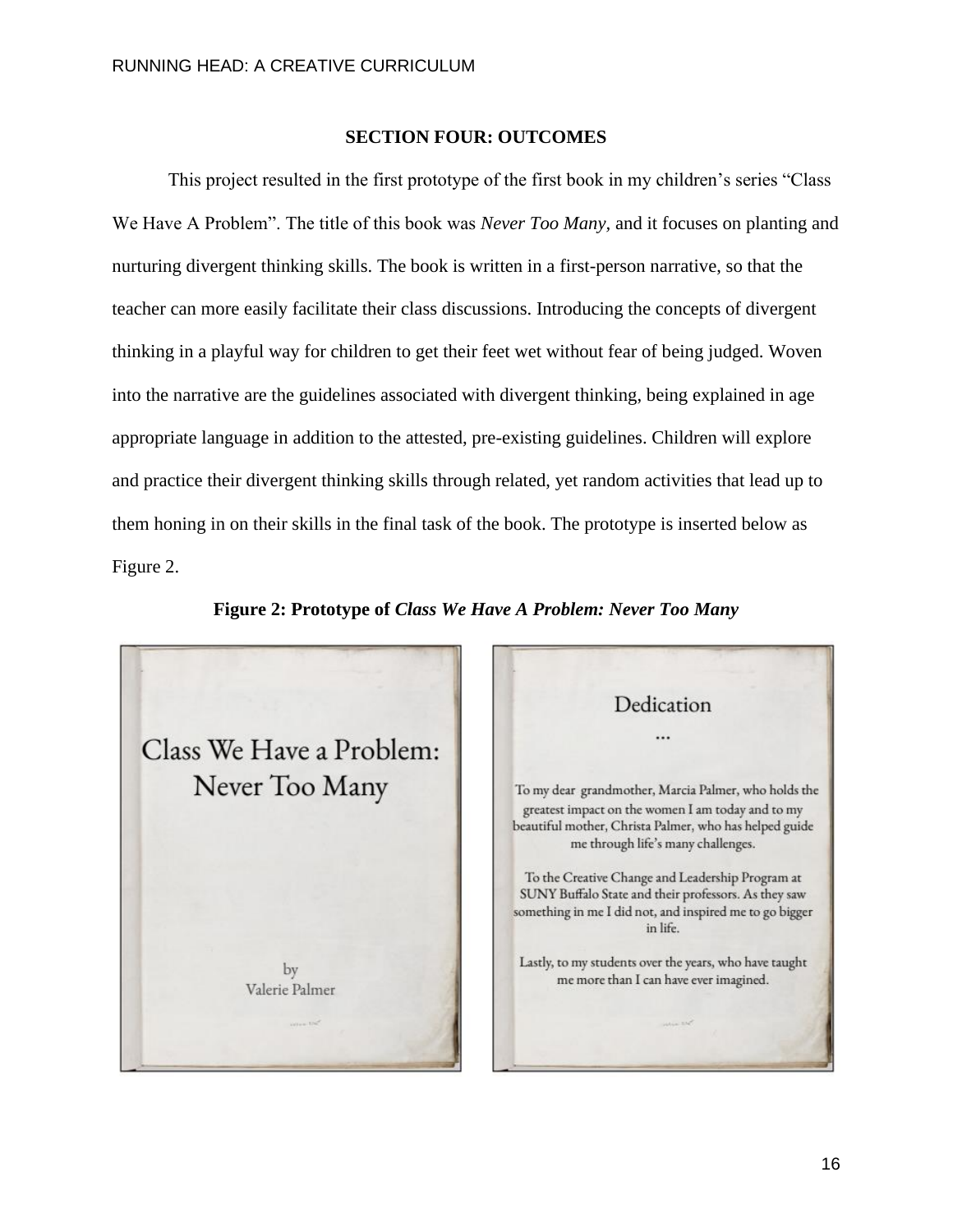

or Creative Problem Solving!

My goal for everyone in this room is that, each and every one of you awaken your own creativity and strengthen it by the end of this school year.

There is so much to creativity so we cannot possibly cover it all today but isn't going to stop us from getting started.

Lesson 1: The Basics

Think about this...where do ideas come from?

> YOU! YOUR BRAIN!

And believe me you are full of ideas, even if you don't know it yet!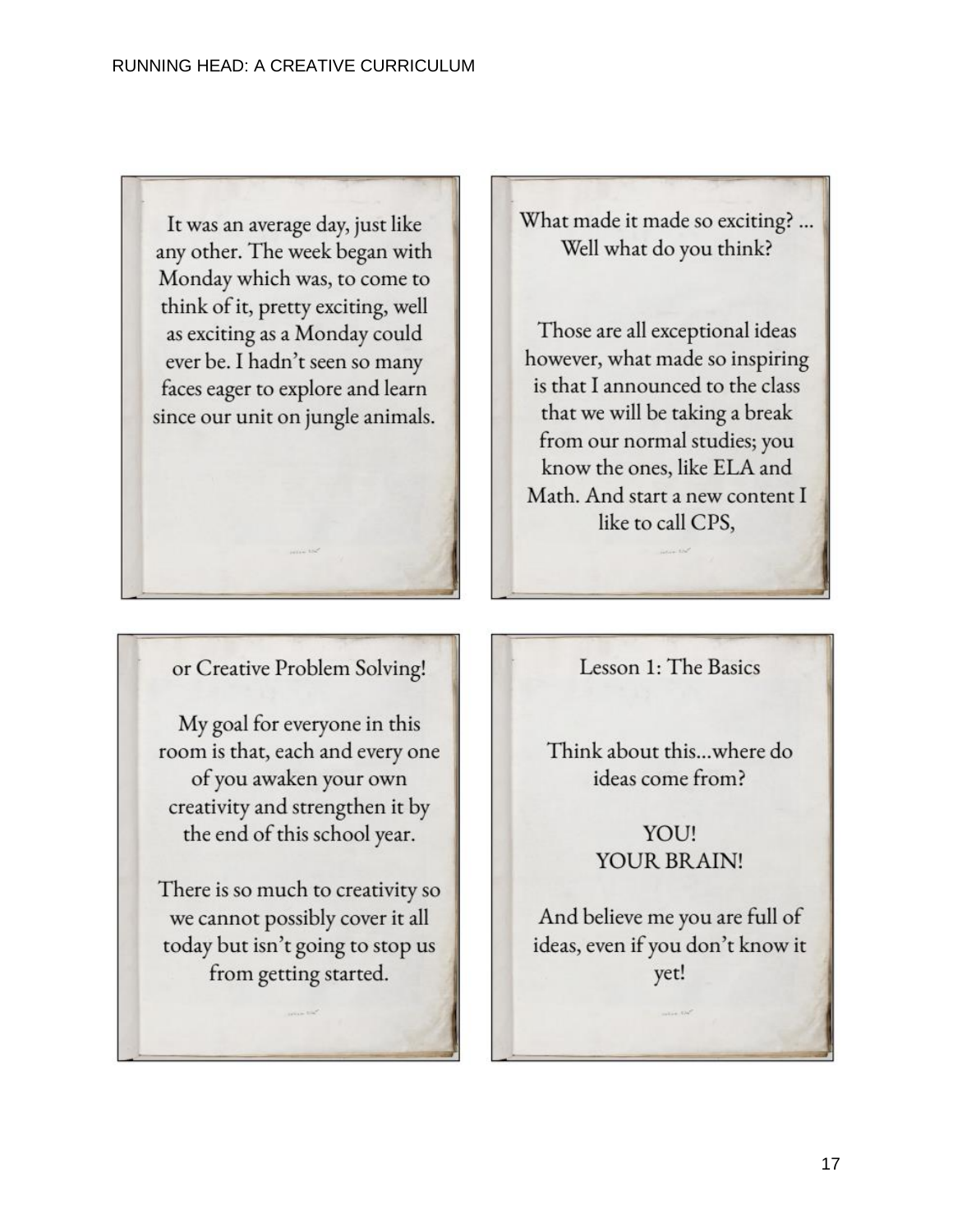When you think of ideas and and particularly many ideas to a situation or problem that is called DIVERGENT THINKING.

What is it called?

DIVERGENT THINKING!!!

When we diverge we are trying to think of as many ideas and we possibly can. There is no wrong answer, no answer too silly, and never too many.

Kinda like candy you can never have too much ..... Well maybe not candy; too much and your teeth will fall out. What about like rocks you can never have too many .... No, no that doesn't work either; too many rocks and you won't be able to move.

Oh! I know like sunshine! You can never have too much sunshine.

When you are outside you want as much sunshine as you can get. Same thing with ideas, when you face something changeling or just need some new thinking, you want to think up as many ideas as you possibly can.

# Now there are some rules to this **DIVERGENT THINKING**

# RULES:

#1 Defer Judgement (you don't judge yours or others ideas) #2 Strive for quantity (you want as many as you can get) #3 Seek Wild and Unusual Thoughts (you want unique ideas) #4 Build on other ideas (use your friends ideas to make your own)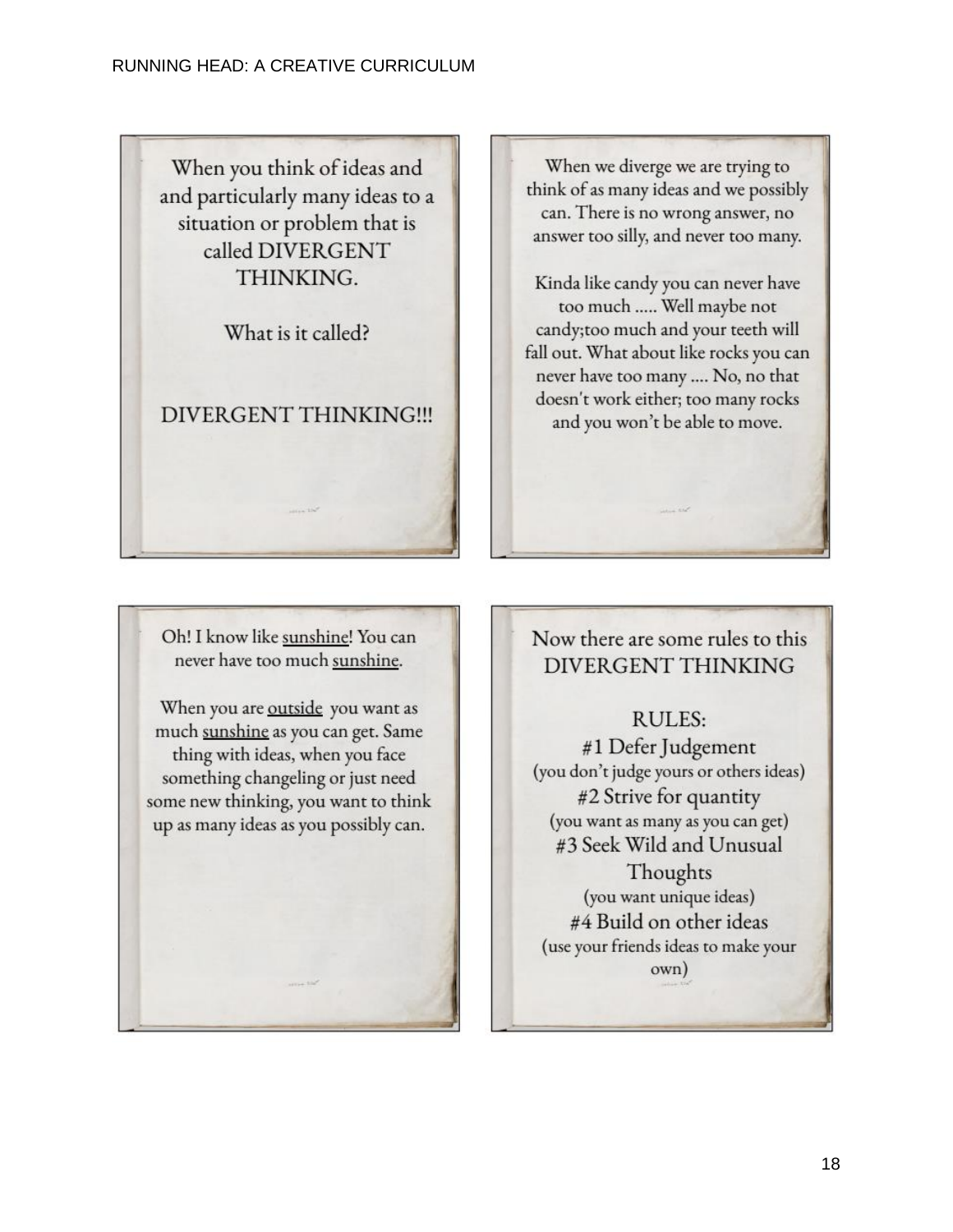

Great job! I knew that you all would be terrific at this!

Now let's try something with a clear goal in mind.

What are all the ways in which you could make the school feel like a safer place?

Remember the rules!



Take a look at all of the ideas we came up with as a class. The next step and skill that we will practice is the opposite of divergent thinking, it's called CONVERGENT THINKING.

Until then however, but for now continue to practice your diverging skills in class and at home!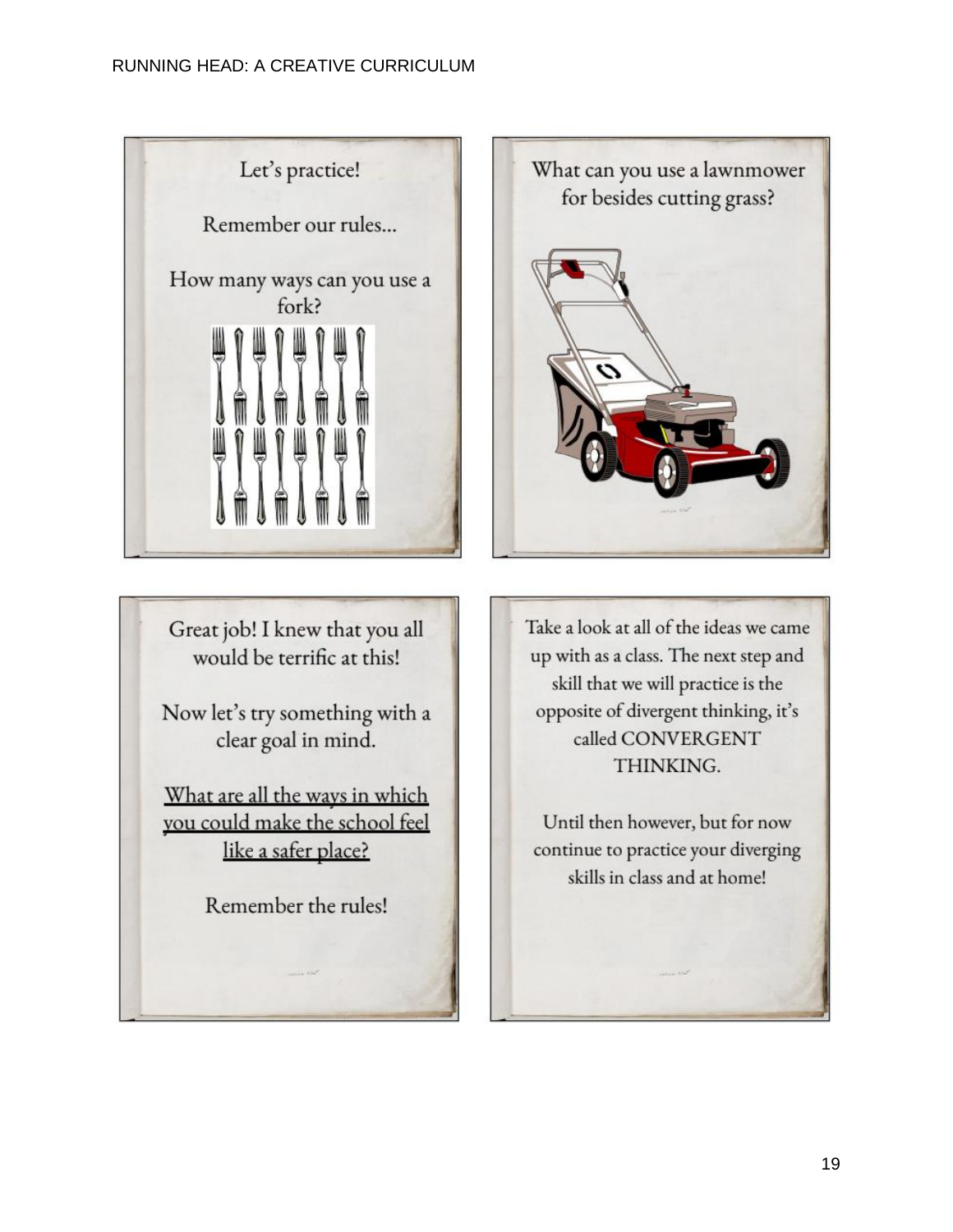#### **SECTION FIVE: SUMMARY**

Creativity is increasing in popularity and demand in our 21st Century world. It is among the top five most desirable traits that employers are seeking in employees. Some educational institutions abroad have adapted a creative curriculum and have seen much success in student achievement and performance. Yet in America's educational institutions are not with this new era of creativity. When in actual fact the majority of American schools reject and counter this concept of creativity in the classroom. There are exceptions to this statement for example Charter Schools and Montessori schools have a better reputation for incorporating innovation and creativity in their curriculum. Which is why for this project I am aiming to close this gap through developing a creative children's book series that aligns with a creative curriculum for schools to purchase and implement into their existing programs.

The results of this project yield the first prototype for the first book in my book series called *Class We Have A Problem.* It focuses on planting and nurturing divergent thinking skills. Introducing the concepts of divergent thinking in a playful way for children to get their feet wet without fear of being judged. With the guidelines associated with divergent thinking being explained in age appropriate language in addition to the, attested, pre-existing guidelines.

As stated this is only the first prototype of the series with many more to follow. Using my mind map (see figure 1) I develop a list of topics centered around creativity to begin and launch my series. Table B will list the topics of future books along with a short description of each. Please note that the way they are ordered is in no means the order in which I intend them to be read.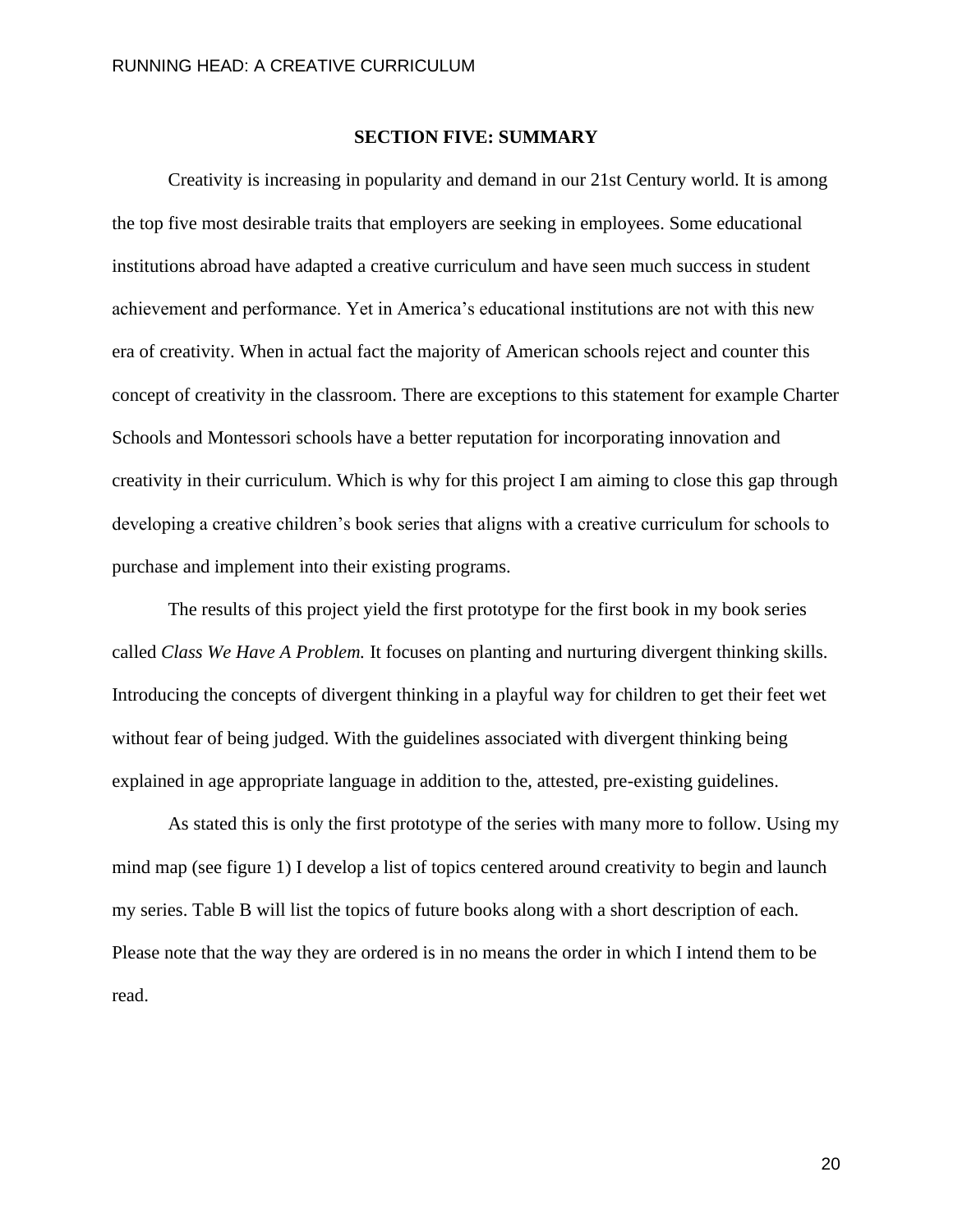| Converge                   | Continues to build the foundation of creative thinking and problem<br>solving by advancing students' knowledge of basic concepts and skills.<br>It will be connected to the first book by proceeding with the story line<br>established, but then going through the process of converging on the<br>ideas that students come up with. Emphasizing the converging rules<br>and giving practice for the skills. |
|----------------------------|---------------------------------------------------------------------------------------------------------------------------------------------------------------------------------------------------------------------------------------------------------------------------------------------------------------------------------------------------------------------------------------------------------------|
| The 4 C's of<br>Creativity | This will be the last book that builds to the foundation for creative<br>thinking and problem solving. This book's purpose is to describe what<br>creativity is and where/how it can be seen. It will be centered around<br>the 4 C's model of creativity.                                                                                                                                                    |
| Leadership                 | Creativity and leadership are highly connected and intertwined. This<br>book will discuss the correlations as well as help students recognize<br>their leadership style and then harness and strengthen it. Focusing on<br>the attributes and skills leaders possess.                                                                                                                                         |
| The 4 P's of<br>Creativity | The person, press, process, and product of creativity are all significant<br>to an individual's creativity. This book will go in depth with each one<br>explaining how creativity is seen, and how one can promote as well as<br>enhance their creativity in each "P". Warning signs to look out for that<br>can limit one's creativity in each "P" will also be discussed.                                   |
| <b>Myths</b>               | This book will focus on the most popular myths in creativity and those<br>surrounding it. With each one discussing why people hold this belief.<br>Proceeding to dismantle and disapprove each one. Students will also<br>self-reflect on their own misconceptions, or misunderstandings about<br>creativity.                                                                                                 |
| <b>CPS</b> Process         | The CPS process includes four stages: clarify, ideate, develop, and<br>implement. This book will go into each step explaining the process                                                                                                                                                                                                                                                                     |

# **Table B: Future Books & Descriptions**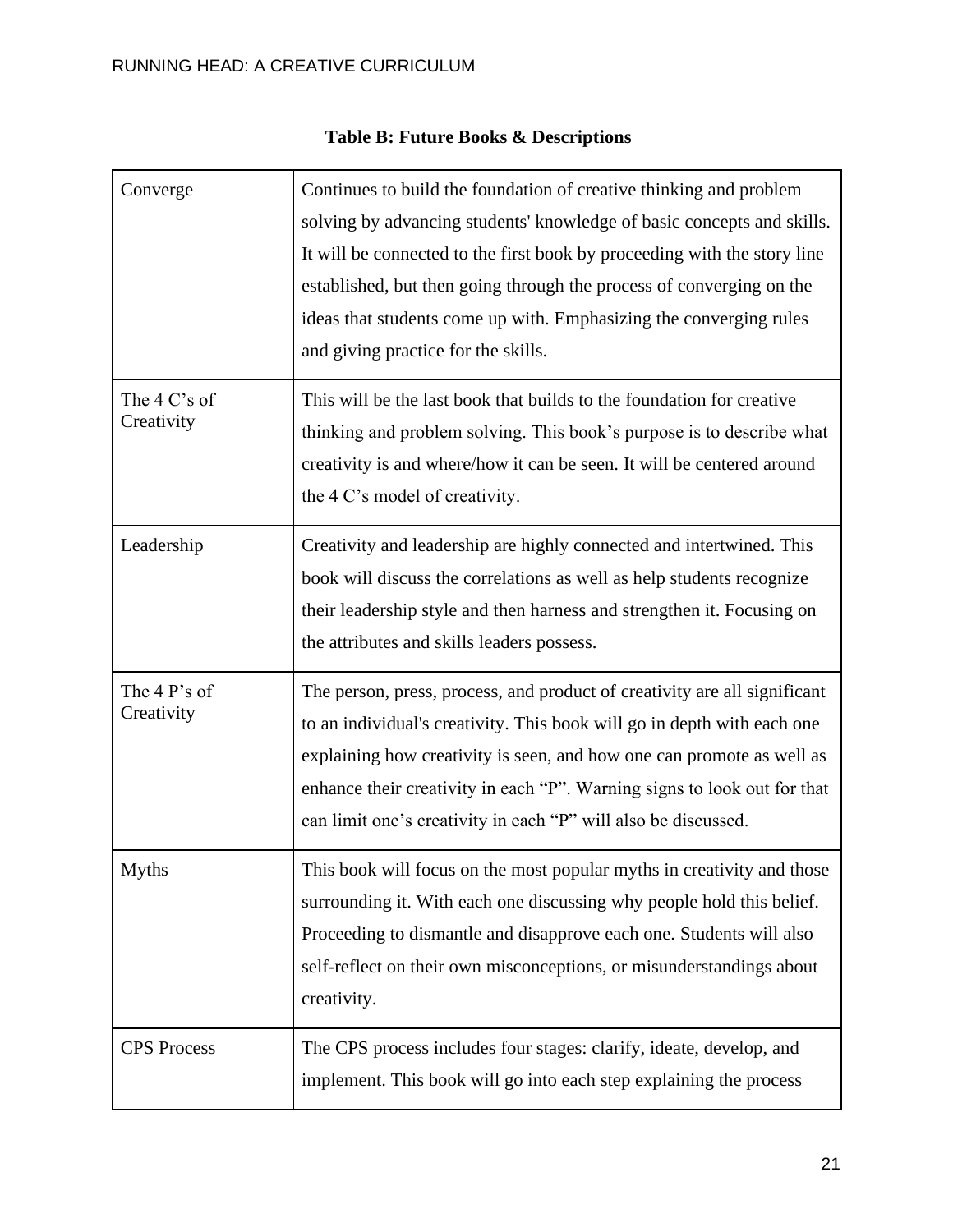|              | using relatable real-life scenarios that students will be able to grasp.<br>There is also potential for more books to branch off of this one, to<br>discuss other areas of creative problem solving such as: thinking |
|--------------|-----------------------------------------------------------------------------------------------------------------------------------------------------------------------------------------------------------------------|
|              | styles, preferences, how they work together as a team etc.                                                                                                                                                            |
| <b>Tools</b> | There will be a focus on playfulness, as it introduces several tools that                                                                                                                                             |
|              | can be used to assist in creative thinking and problem solving. The                                                                                                                                                   |
|              | tools that I plan to include at this point in time are: DRIVE,                                                                                                                                                        |
|              | brainstorm, vision board, forced connections and evaluation matrix.                                                                                                                                                   |
|              | Giving students explanation for each, when best to use them, and                                                                                                                                                      |
|              | chances to practice.                                                                                                                                                                                                  |
|              |                                                                                                                                                                                                                       |

### **SECTIONS SIX: KEY LEARNINGS**

Overall, I think the process went well once I decided to start fresh and had the mind map guiding me. Throughout this journey I did discover two things. First being, that you have to just start, and it is okay to begin something and then in the end go in a different direction. Before I began this project, I had previously drafted an entire book to what I thought, at the time, would be my book. At the time I didn't think about making a series or developing the book further. Which resulted in overloading it with creative information. What I realized after drafting it and letting it rest for a bit was that it was covering too many topics of creativity for one book. Therefore, it did not serve its purpose of teaching about creativity and deepening creative thinking in students. Leading to me completing a mind map of all the topics under creativity I would like to write about. Which then led me to discovering the possibility of a series rather than one book. Without me spewing my thoughts into a book, and though in the end I went in a different direction, I may still be wondering where to start.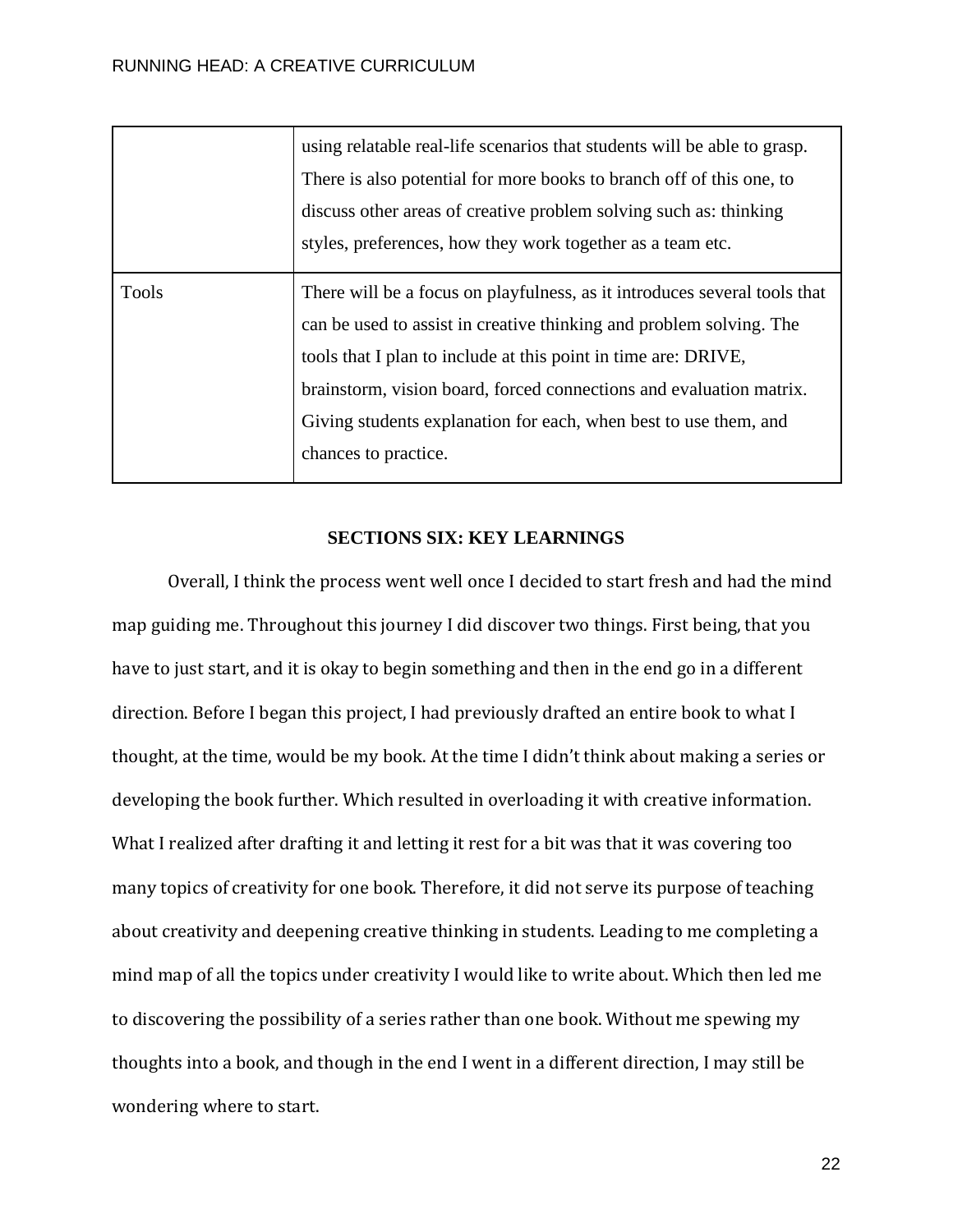My second discovery was, write it out! Whether that is in the form of a list, mind map, or random notes, writing down your thoughts accomplishes two things. One it gets it out of your mind, making room for new ideas. Two it grounds you and your ideas. Similarly, to what I said previously without writing it down and taking the time to create the mind map, I am confident that it would have taken me much longer to reach the point where I am now.

#### **SECTION SEVEN: CONCLUSION**

To conclude this paper, I would like to state that since beginning my journey at SUNY Buffalo State two years ago, there is no going back to the old me. The version of myself that couldn't see the depths that creativity shines light on. Or the version that couldn't see myself being able to leave the classroom and explore other avenues. Upon graduating I will not let what I have learned go to waste and fade away. I will live my life creatively every day in every way, leading by example, and enhancing my own creative confidence daily. My long-term goal is to become a creative change leader that helps other leaders recognize, practice, and develop their creativity; with a focus on education. I will know I have achieved this goal when I publish a children's series that educates parents and educators about how to introduce and develop their children's or students' creativity. Past that, I would like to accomplish developing a creative curriculum that coincides with my book series, and that educational systems can purchase Globally.

What I see myself doing next is reaching out to the several illustrators that I have found through websites that range in specialties and quality. In addition, I could publish my book on Amazon as an e-book to begin and then continue to research publishers for physical copies. This is enough to get me started on the next part of the process.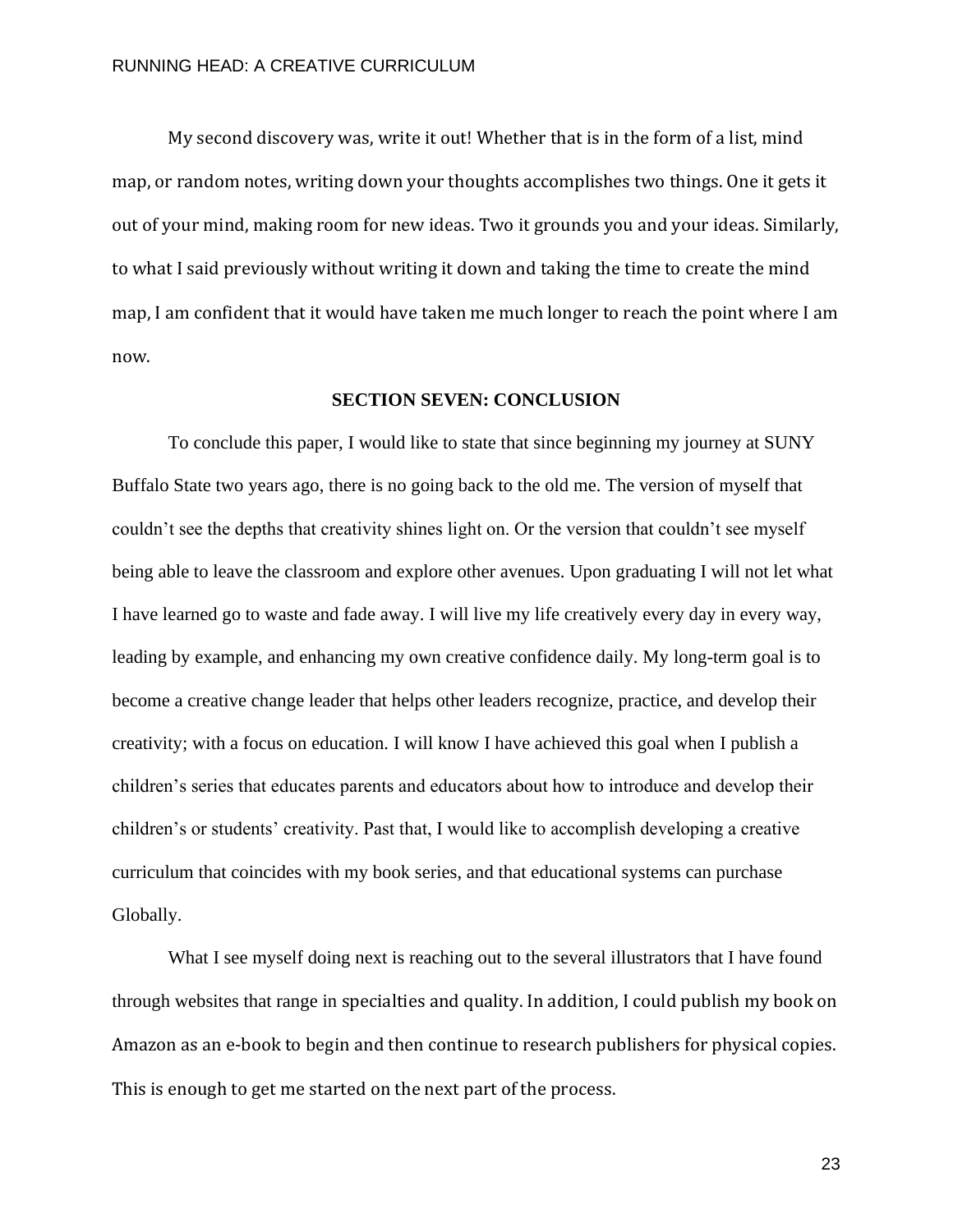#### **REFERENCES**

Craft, A. (2003). The limits to creativity in education: Dilemmas for the educator. british. *Journal of Educational Studies*, 51(2), 113–127. <https://doi.org/10.1111/1467-8527.t01-1-00229>

Creely, E., Henriksen, D., & Henderson, M. (2020). Three modes of creativity. *The Journal of Creative Behavior*, *55*(2), 306–318. <https://doi.org/10.1002/jocb.452>

Kaufman, J. C., & Beghetto, R. A. (2009). Beyond big and little: The Four C model of creativity. *Review of General Psychology*, *13*(1), 1–12. <https://doi.org/10.1037/a0013688>

Land, G., & Jarman, L. (1992). *Breakpoint and beyond: Mastering the future*. Harper.

- Puccio, G. J., & Lohiser, A. (2020). The case for creativity in higher education: Preparing students for life and work in the 21st Century. *Kindai Management Review*, *8*, 30– 42.
- Puccio, G. J., Mathers, S. K., Acar, S., & Cayirdag, N. (2017). International center for studies in creativity. *Handbook of Research on Creative Problem-Solving Skill Development in Higher Education*, 186–211. <https://doi.org/10.4018/978-1-5225-0643-0.ch009>
- Ockuly, & Richards, R. (2013). Loving or fearing creativity? It's all in the definition. *NeuroQuantology,* 11(2).<https://doi.org/10.14704/nq.2013.11.2.675>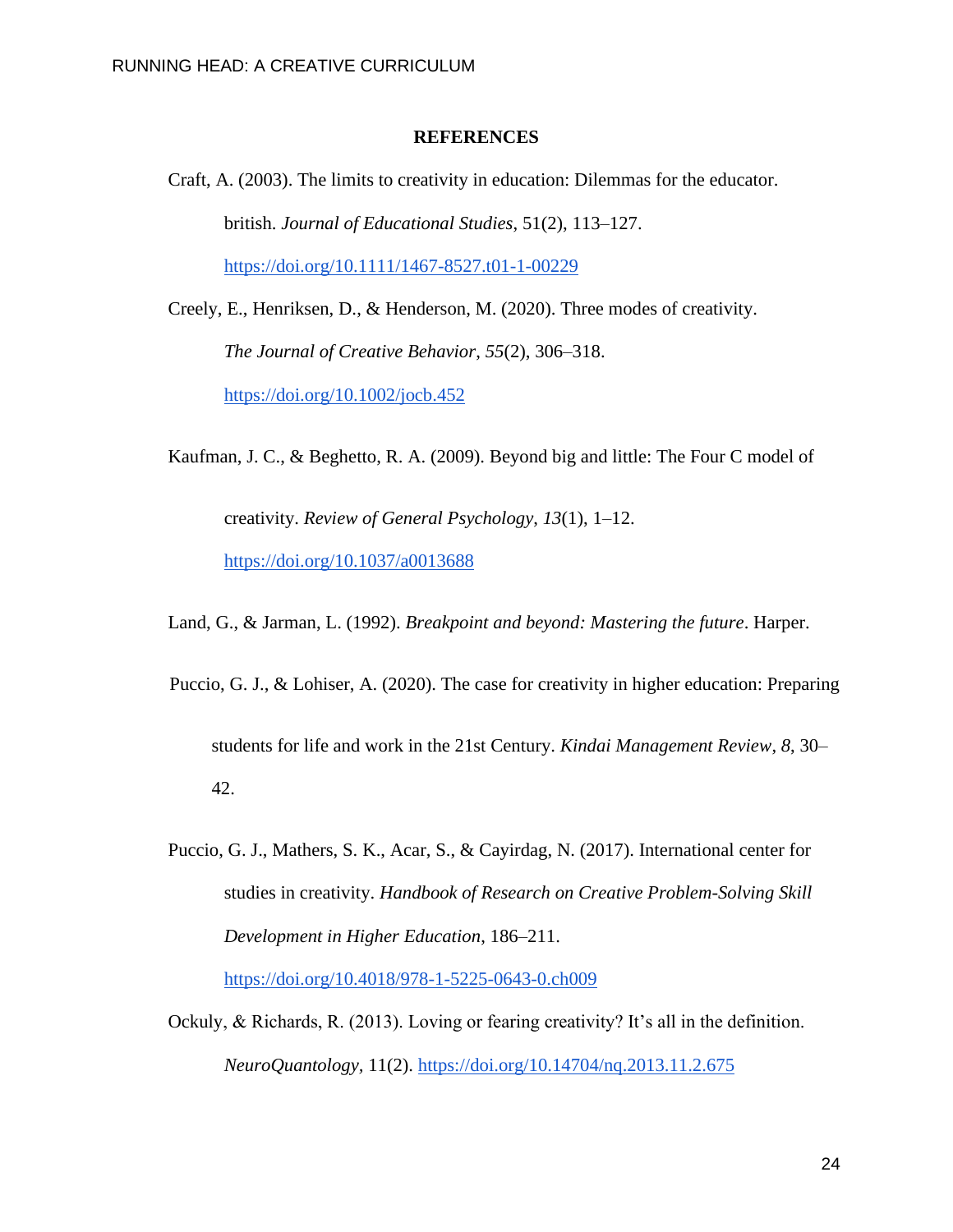Richards, R., Kolva, J., Atkin, M., Cheatham, H., Crocker, R., Ockuly, M. D.,

Goslin-Jones, T., Jones, C., Kasian, S. J., Kenny, R. M., & Smith, G. (2011). Creativity Revalued: How Professors, Students, and an Innovative University are Turning the Tide. *NeuroQuantology*, *9*(3).<https://doi.org/10.14704/nq.2011.9.3.458>

Vint, L.A. (2006). *3Cs: Creating a Culture of Creativity.*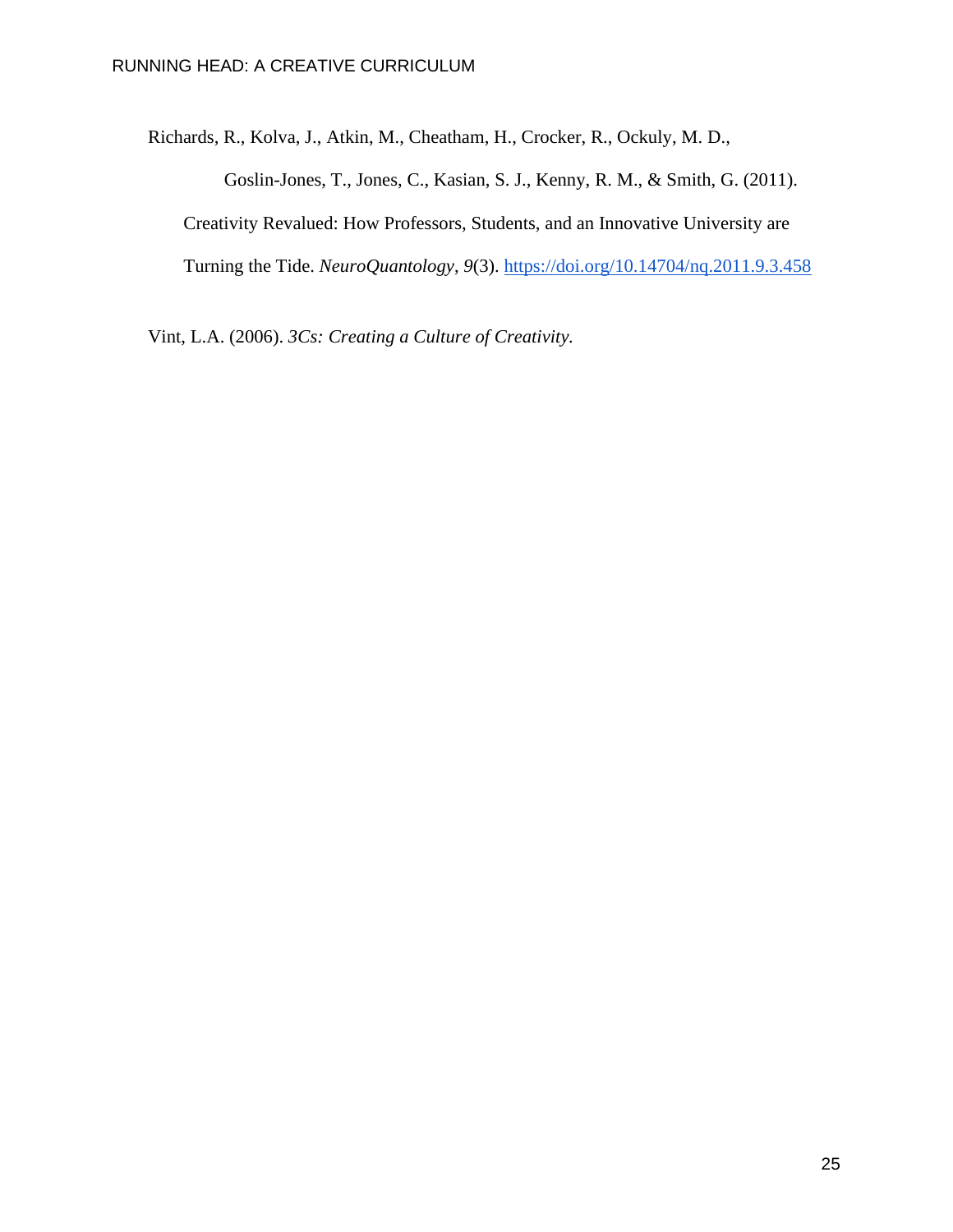### **Appendix A**

**The mini-c level of creativity:** Creativity is inherent in learning. Any time one attempts a new task, there is a level of creativity involved. At the mini-c level of creativity, what one creates might not be revolutionary, but it is new and meaningful to them.

*Example:* Jacob brings home his first painting from school. It is his first attempt to be appropriate to the task and it is new and meaningful to him.

**The little-c level of creativity:** The little-c level of creativity reflects an aspect of growth from the mini-c level. With appropriate feedback, advancements are made and what was created might be of value to others.

*Example:* Jacob's parents love the new painting Jacob brought home today. They place it on the refrigerator because they think it is good and they get enjoyment out of seeing it. It's on its way to becoming art.

**The Pro-c level of creativity:** At this level, one has the ability to be creative at a professional level and in a professional venue. At this point, one would have had many years of deliberate practice and training. Not everyone at the Pro-c level can make a living with their creative pursuit; however, it is generally the goal of those at this level to support themselves doing something they love.

*Example:* Jacob majored in art in college and his pictures now hang in galleries. His paintings are recognized by art experts and critics as being creative. His paintings hang in the homes of others—not just his friends and family, but people who do not know Jacob personally but who appreciate and are moved by his art.

**The Big-C level of creativity:** Those at the Big-C level will be remembered in the history books. The Big-C level includes an evaluation of one's entire career and entire body of work and then evaluates the entire body of work against other great contributors and decides where one fits in.

*Example:* Over the years, Jacob's paintings have been bought by people who have tremendous collections of artwork. His paintings hang in famous galleries and are regularly discussed by experts. Decades from now, Jacob will be considered one of the greatest artists of all time.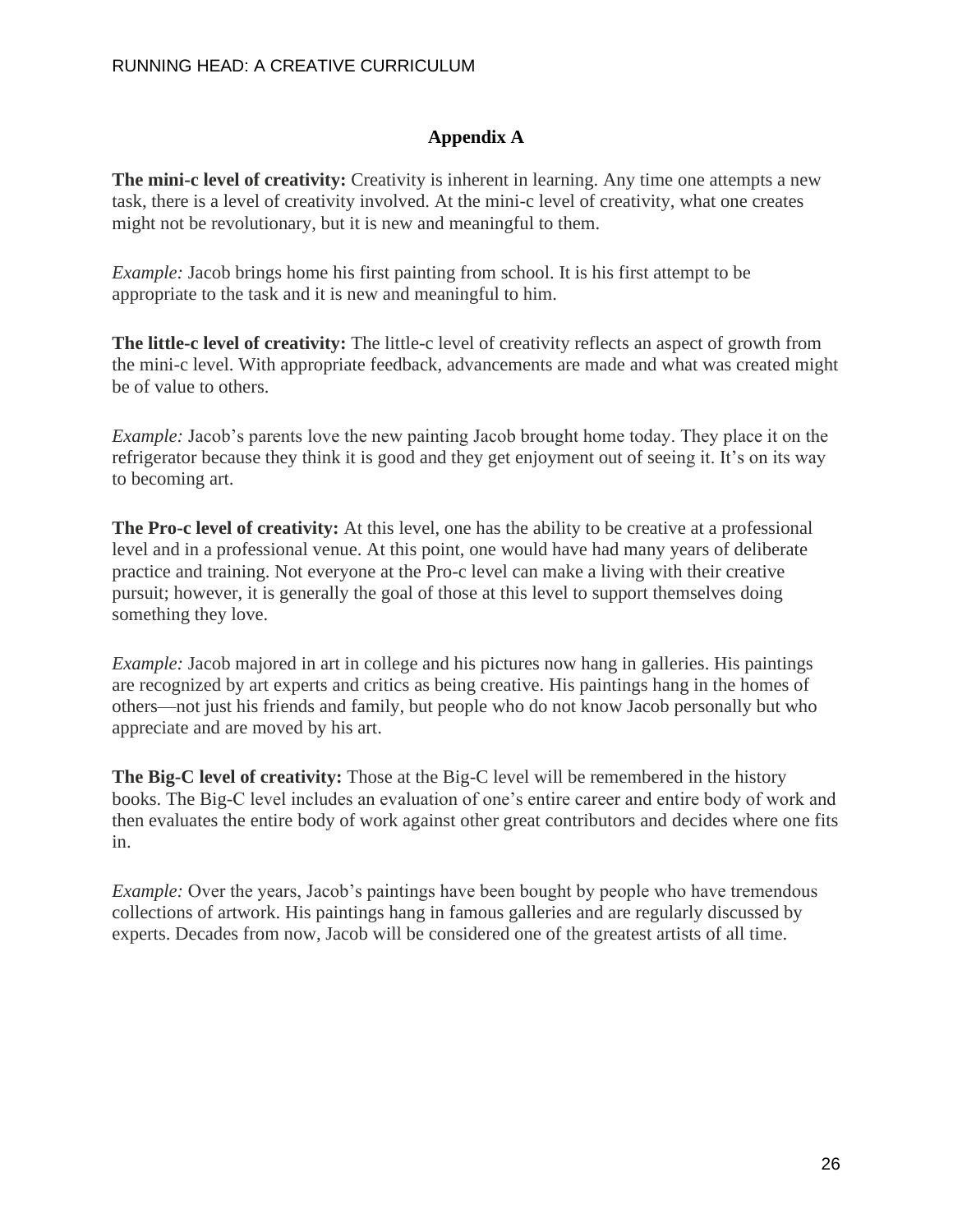# **Appendix B Creative Children's Literature Since the 2000s**

| 2000 | "The Accelerated Learning Handbook: A Creative Guide to Designing and Delivering Faster, More Effective Training<br>Programs" by Dave Meier |
|------|---------------------------------------------------------------------------------------------------------------------------------------------|
| 2003 | "The Dot" by Peter H. Reynolds                                                                                                              |
| 2004 | "Ish" by Peter H. Reynolds                                                                                                                  |
| 2006 | "Not a Box" by Portis, Antoinette                                                                                                           |
| 2008 | "Not a Stick" by Portis, Antoinette                                                                                                         |
|      | "The Thingamabob" by Il Sung Na                                                                                                             |
| 2011 | "Creativity Unbound: An Introduction to Creative Problem Solving" by Roger Firestien                                                        |
|      | "Stuck" by Oliver Jeffers                                                                                                                   |
| 2012 | "Teach like a Pirate" by Dave Burgess                                                                                                       |
|      | "Sky Color" by Peter H. Reynolds                                                                                                            |
| 2013 | "What do you do with an idea?" by Kobi Tamada                                                                                               |
| 2014 | "Teach Like a Champion 2.0" by Doug Lemov                                                                                                   |
|      | "The Most Magnificent Thing" by Ashley Spires                                                                                               |
| 2015 | "Weaving Creativity into Every Strand of Your Curriculum" by Cyndi Burnett and Julia Figliottiz                                             |
| 2016 | "A Thousands No's" by DJ Corchin                                                                                                            |
|      | "What do you do with a problem?" by Kobi Tamada                                                                                             |
| 2017 | "Jabari Jumps" by Gaia Cornwall                                                                                                             |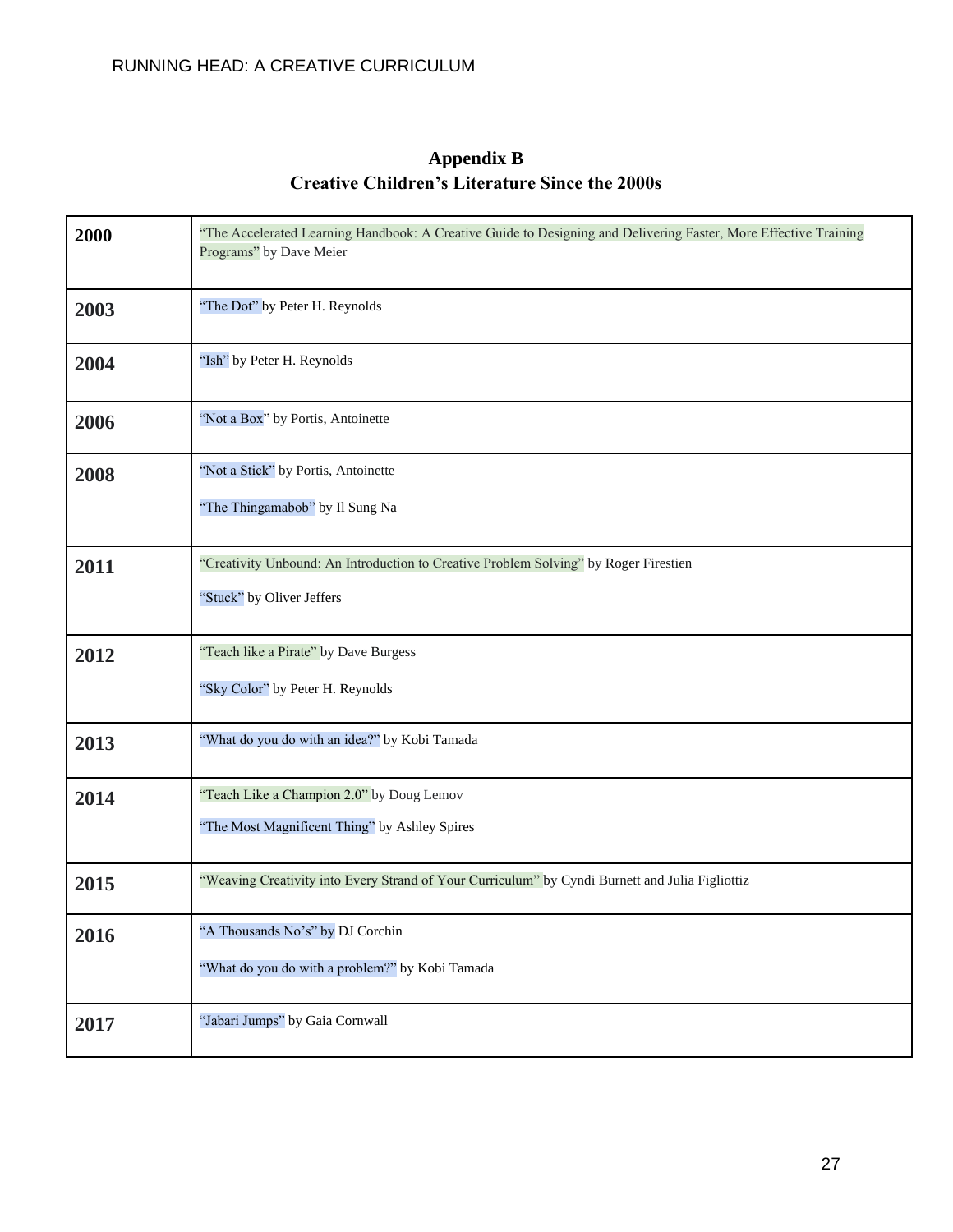| 2018 | "The Dreamer" by Na Il Sung                    |
|------|------------------------------------------------|
|      | "What do you do with a chance?" by Kobi Tamada |
| 2019 | "Create in a Flash" by Roger Firestien         |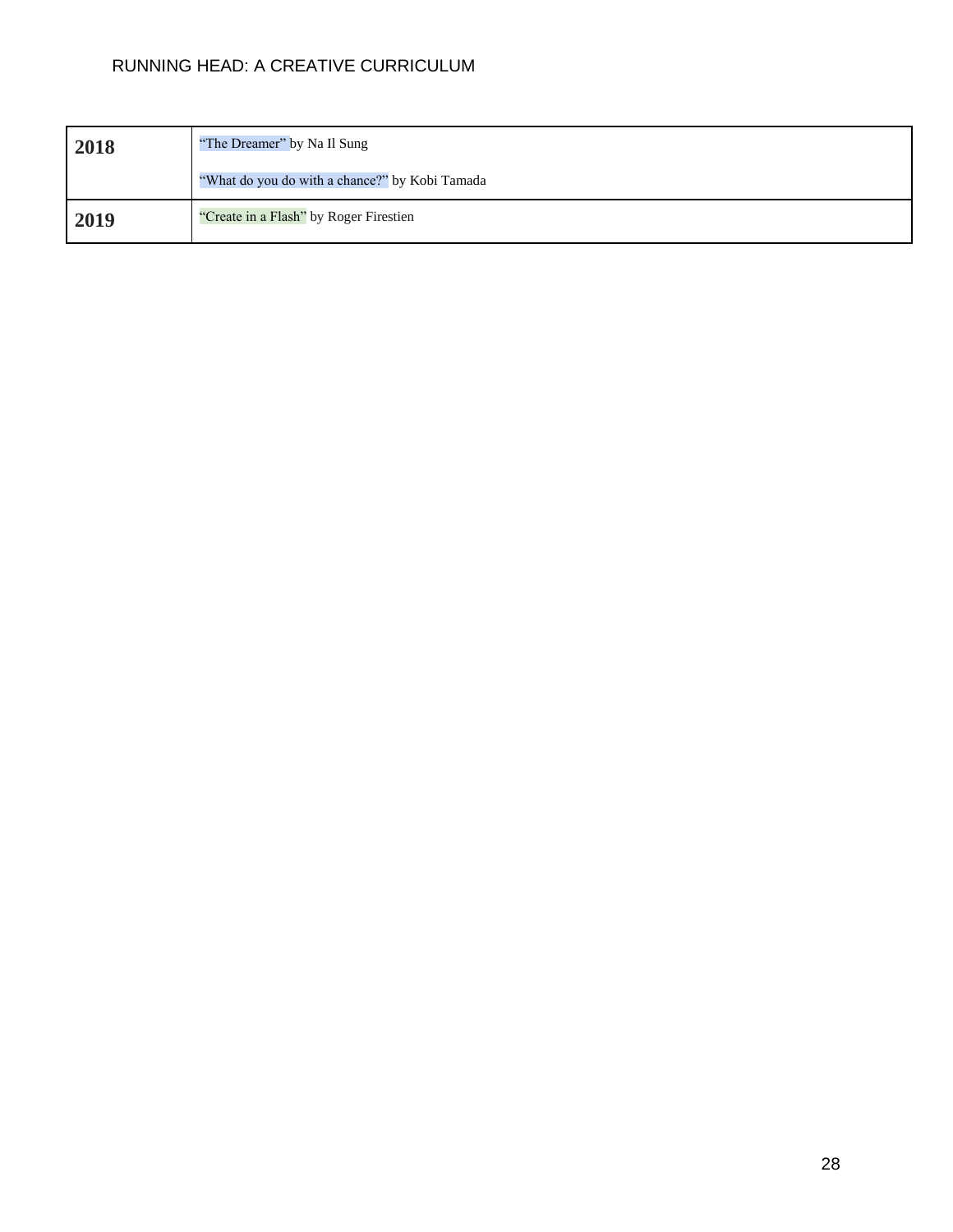#### **Appendix B Continued**

#### **Creative Children Books**

- 1. "The Dot" by Peter H. Reynolds Reynolds, P. H. (2003). *The Dot* (1st ed.). Candlewick.
- 2. "Ish" by Peter H. Reynolds Reynolds, P. (2004). *Ish*. Amsterdam University Press.
- 3. "Not a Box" by Portis, Antoinette Portis, A. (2006). *Not a Box* HarperFestival; Brdbk edition (13

Dec. 2011).

- 4. "Not a Stick" by Portis, Antoinette Portis, A. (2007). *Not a Stick* (1st ed.). HarperCollins.
- 5. "The Thingamabob" by Il Sung Na Na, I. S. (2008). *The Thingamabob* (First American Printing

ed.). Knopf Books for Young Readers.

- 6. "Stuck" by Oliver Jeffers Jeffers, O. (2011). *Stuck* (Illustrated ed.). Philomel Books.
- 7. "Sky Color" by Peter H. Reynolds Reynolds, P. H. (2012). *Sky Color (Creatrilogy)* (Illustrated

ed.). Candlewick.

8. "What do you do with an idea?" by Kobi Tamada Yamada, K., & Besom, M. (2013). *What Do You Do With an* 

*Idea? — New York Times best seller* (9th Printed.).

Compendium Inc.

9. "The Most Magnificent Thing" by Ashley Spires Spires, A. (2014). *The Most Magnificent Thing* (Illustrated ed.).

Kids Can Press.

10. "A Thousands No's" by DJ Corchin Corchin, D. J., & Dougherty, D. (2016). *A Thousand No's: A* 

*growth mindset story of grit, resilience, and creativity*

(Illustrated ed.). Sourcebooks Explore.

11. "What do you do with a problem?" by Kobi Tamada Yamada, K., & Besom, M. (2016). *What Do You Do With a* 

*Problem? — New York Times best seller* (Reprint ed.).

Compendium Inc.

- 12. "Jabari Jumps" by Gaia Cornwall Cornwall, G. (2017). *Jabari Jumps* (1st ed.). Candlewick.
- 13. "The Dreamer" by Na Il Sung Na, I. S. (2018). *The Dreamer: (Inspirational Story, Picture*

*Book for Children, Books About Perseverance)* (Illustrated ed.).

Chronicle Books.

14. "What do you do with a chance?" by Kobi Tamada Yamada, K., & Besom, M. (2018). *What Do You Do With a Chance? — New York Times best seller* (Illustrated ed.). Compendium Inc.

#### **Books for Teachers on Incorporating Creativity**

1. "The Accelerated Learning Handbook: A Creative Guide to Designing and Delivering Faster, More Effective Training Programs" by Dave Meier Meier, D. (2000). *The Accelerated Learning Handbook (text* 

*only)1st (First) edition by D. Meier*. McGraw-Hill.

2. "Creativity Unbound: An Introduction to Creative Problem Solving" by Roger Firestien Firestien, R. (2011). *Creativity unbound*. Williamsville, NY :

Innovation Systems Group, 1997.

3. "Teach like a Pirate" by Dave Burgess Burgess, D. (2012). *Teach Like a PIRATE: Increase Student* 

*Engagement, Boost Your Creativity, and Transform Your Life* 

*as an Educator* (Illustrated ed.). Dave Burgess Consulting,

Incorporated.

- 4. "Teach Like a Champion 2.0" by Doug Lemov Lemov, D., & Atkins, N. (2014). *Teach Like a Champion 2.0*. Wiley.
- 5. "Weaving Creativity into Every Strand of Your Curriculum" by Cyndi Burnett and Julia Figliottiz Burnett, C., & Figliotti, J. (2015). *Weaving Creativity into*

*Every Strand of Your Curriculum: Black & White (Developing* 

*Creativity)*. Knowinnovation.

6. "Create in a Flash" by Roger Firestien Firestien, R. (2019). *Create in a Flash: A Leader's Recipe for Breakthrough Innovation*. 5